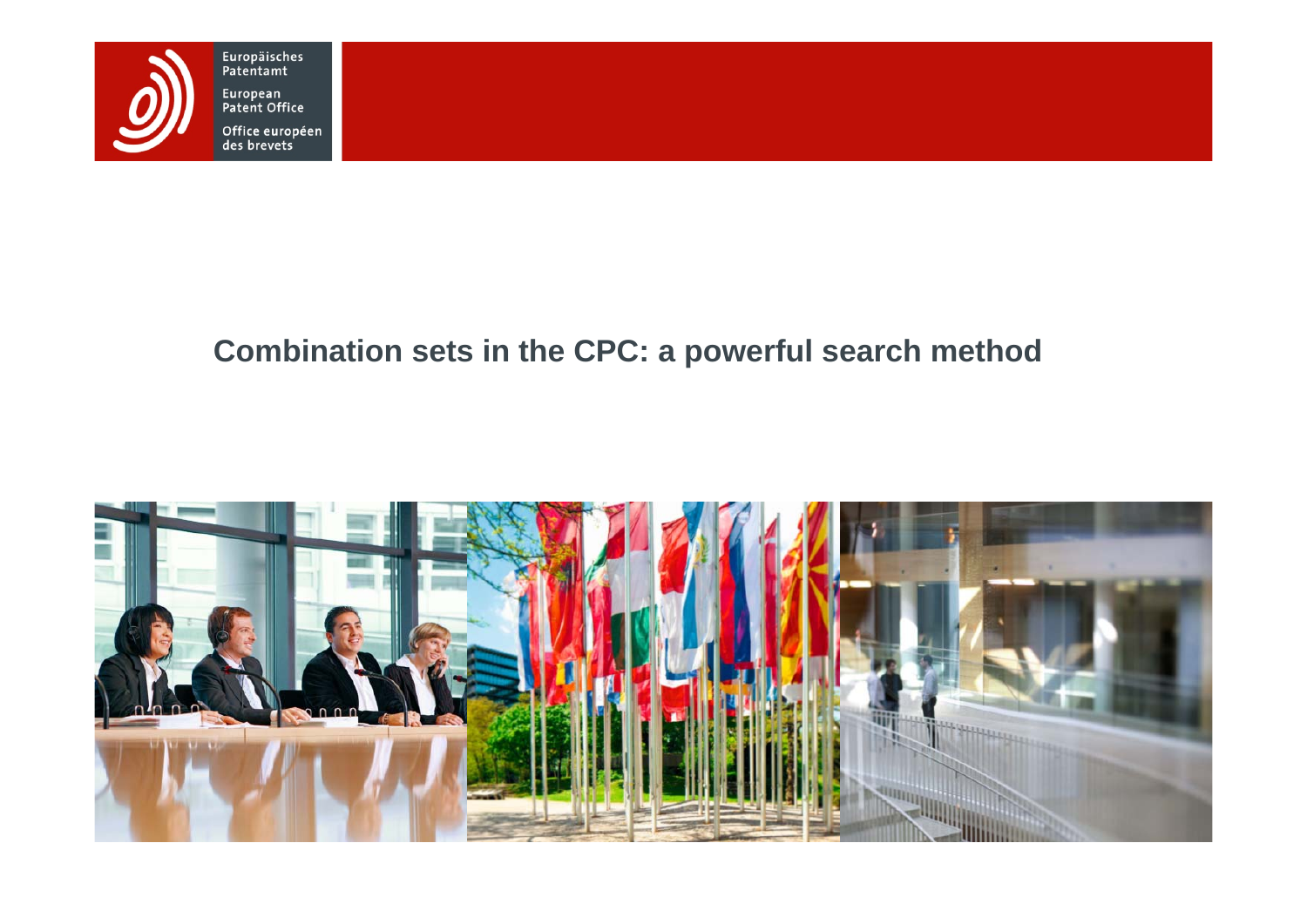**Purpose of the Workshop**

**How to use Combination Sets for the retrieval of** Documents by searching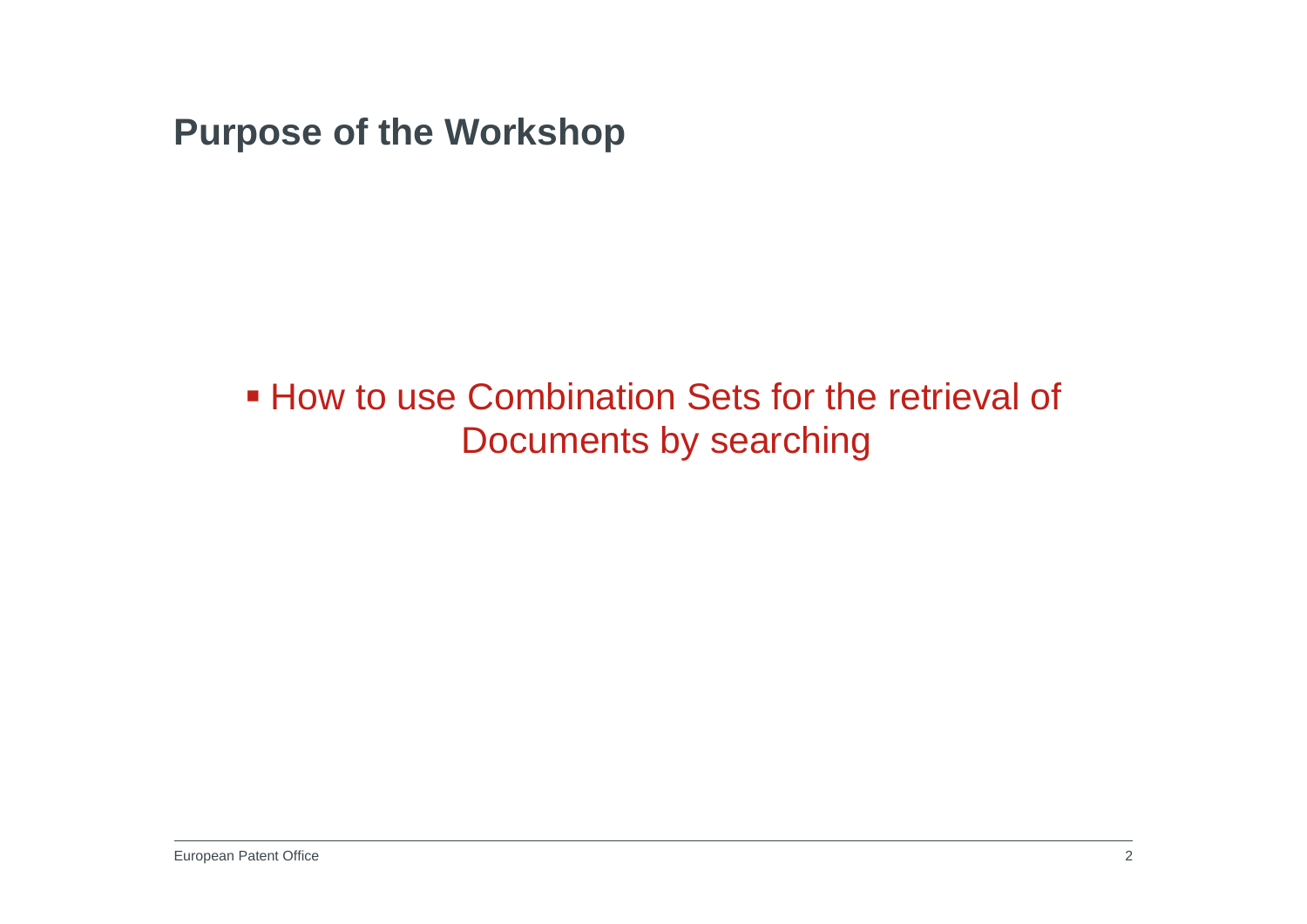**1.Introduction: Definition of Combination Sets**

**2.Comparison C-set/ single symbol**

**3.Fields concerned**

**4.Practical examples**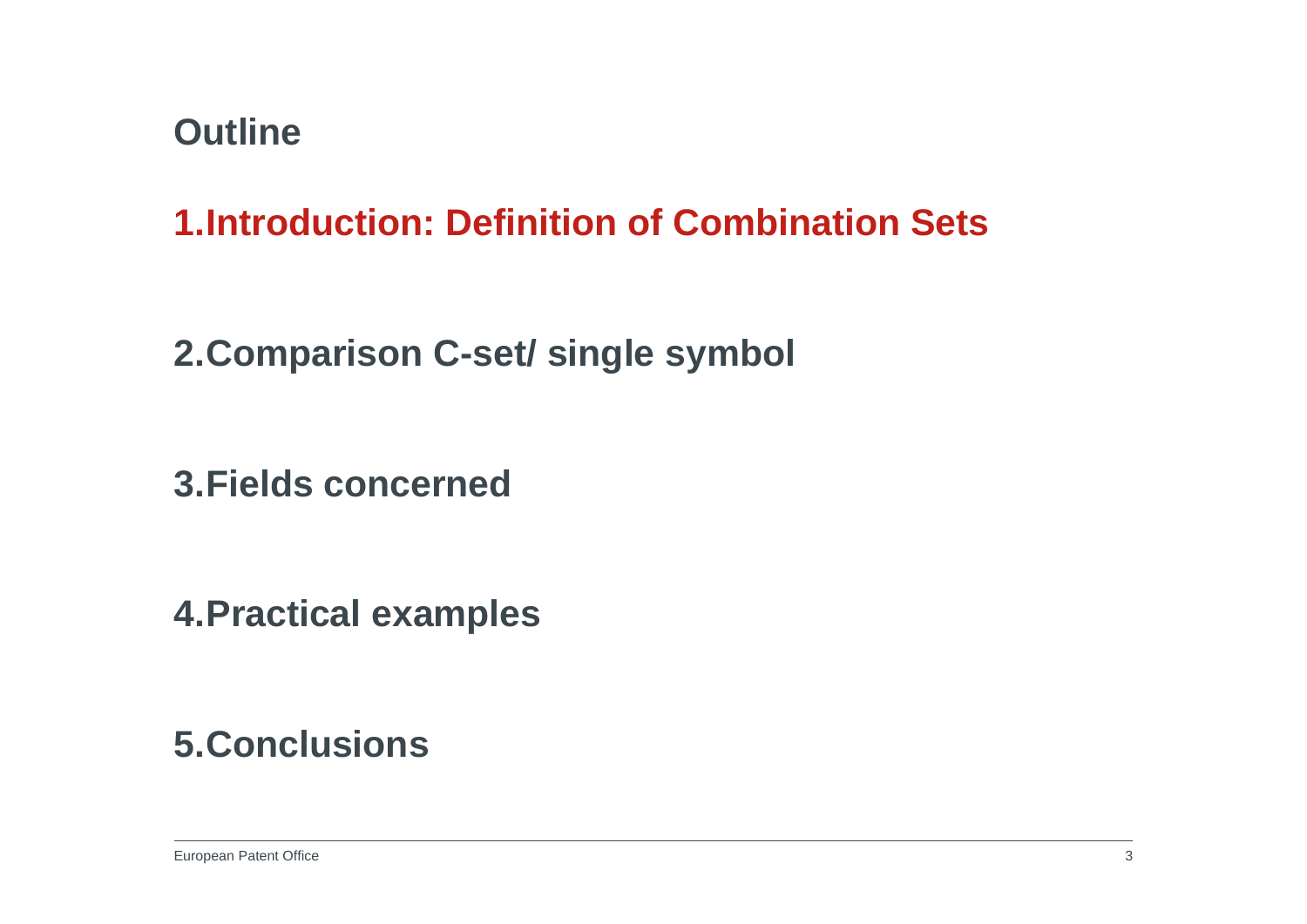- **1. Introduction**
- **Definition of Combination-sets:**

**Special classification/search technique**

**Combination of two or more technical features**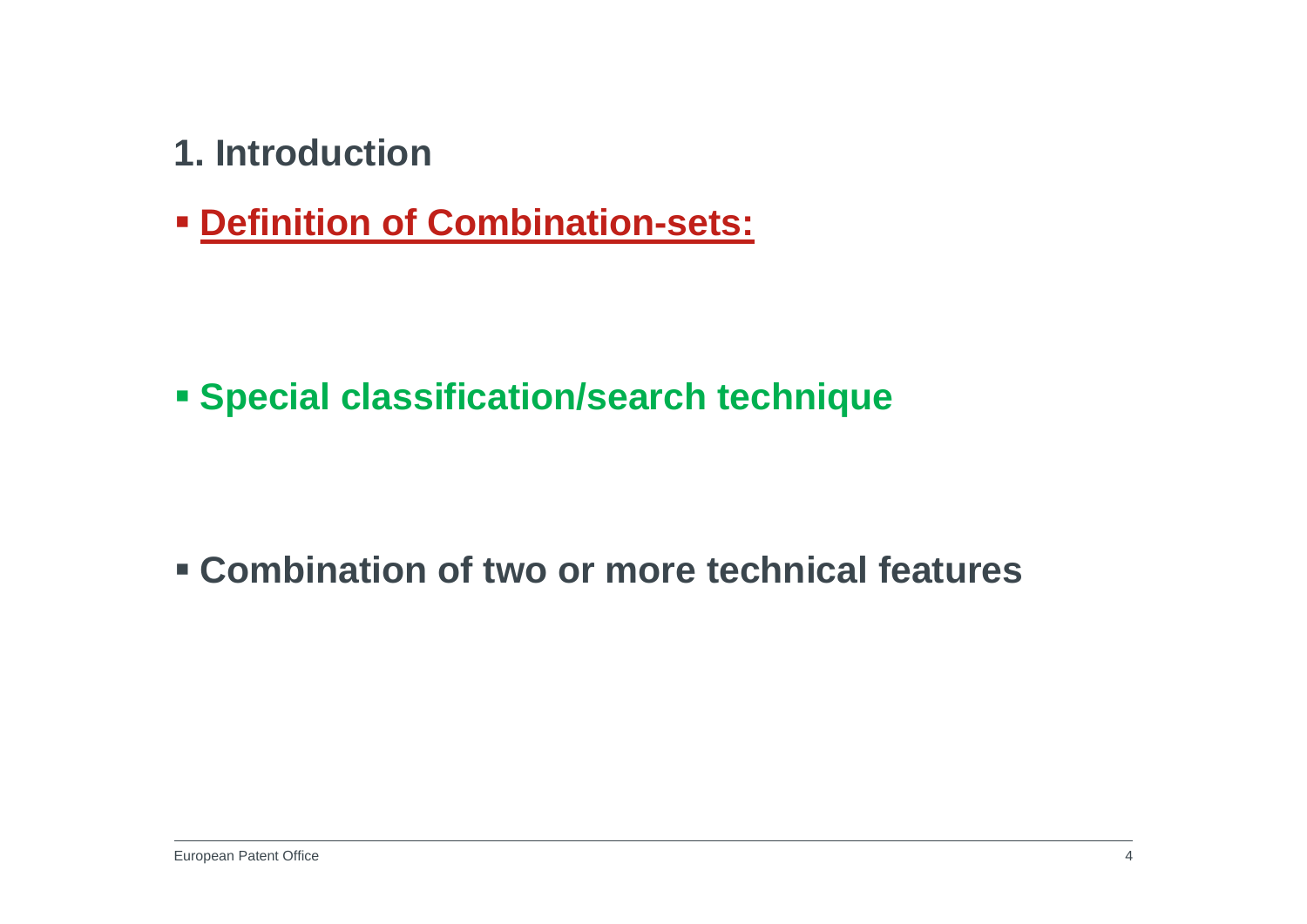- **1. Introduction**
- **Definition of Combination-sets:**
- **Adding information by the combination of one or more other features**
- **Example: specific Polymer (C08L) + specific additive (C08K)**

**(C08K3/04,C08L9/00) (composition of carbon black and polybutadiene**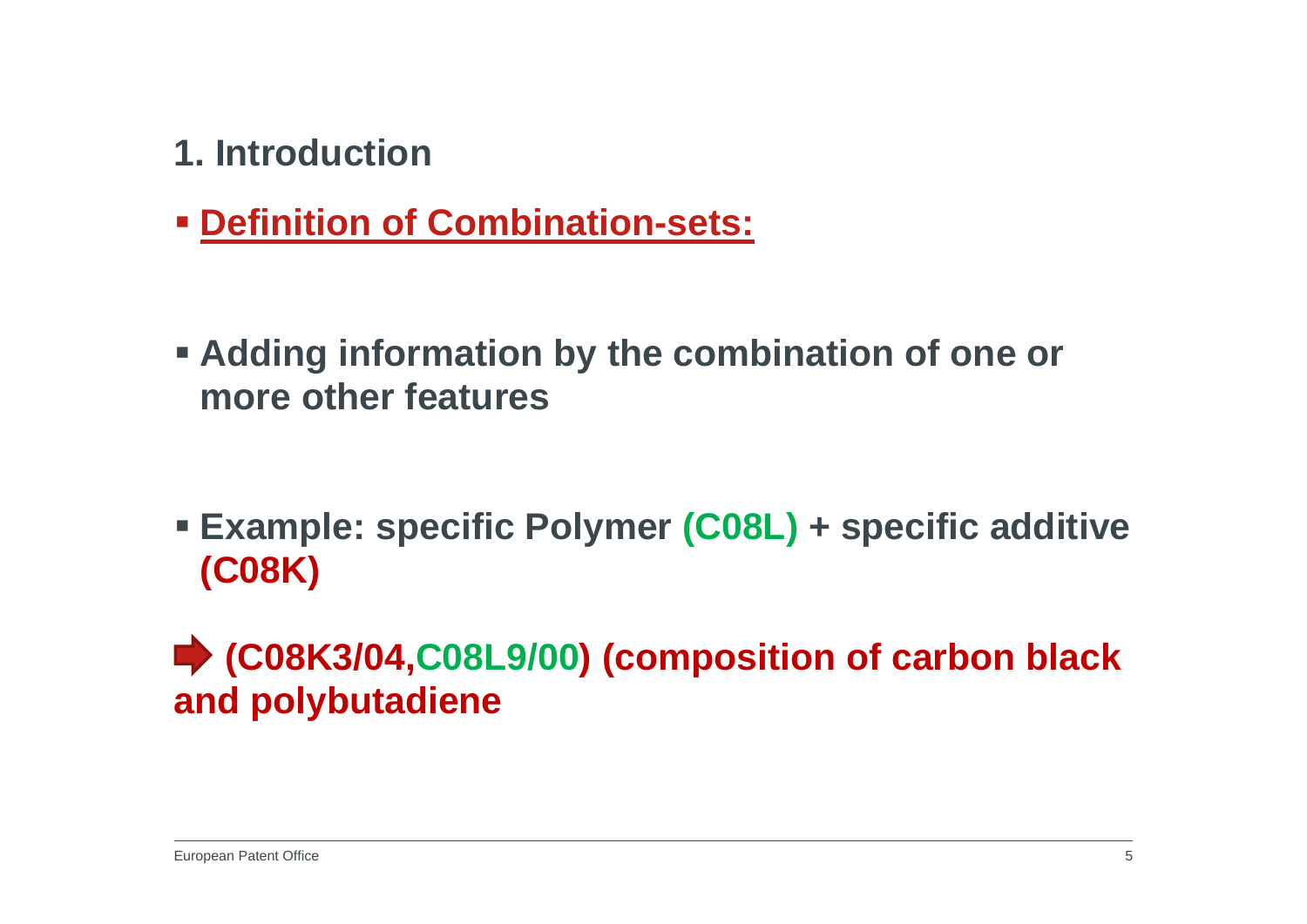- **1. Introduction**
- **Definition of Combination-sets:**
- **First symbol: Base symbol**

**Possible use of Combination set with Additional symbols**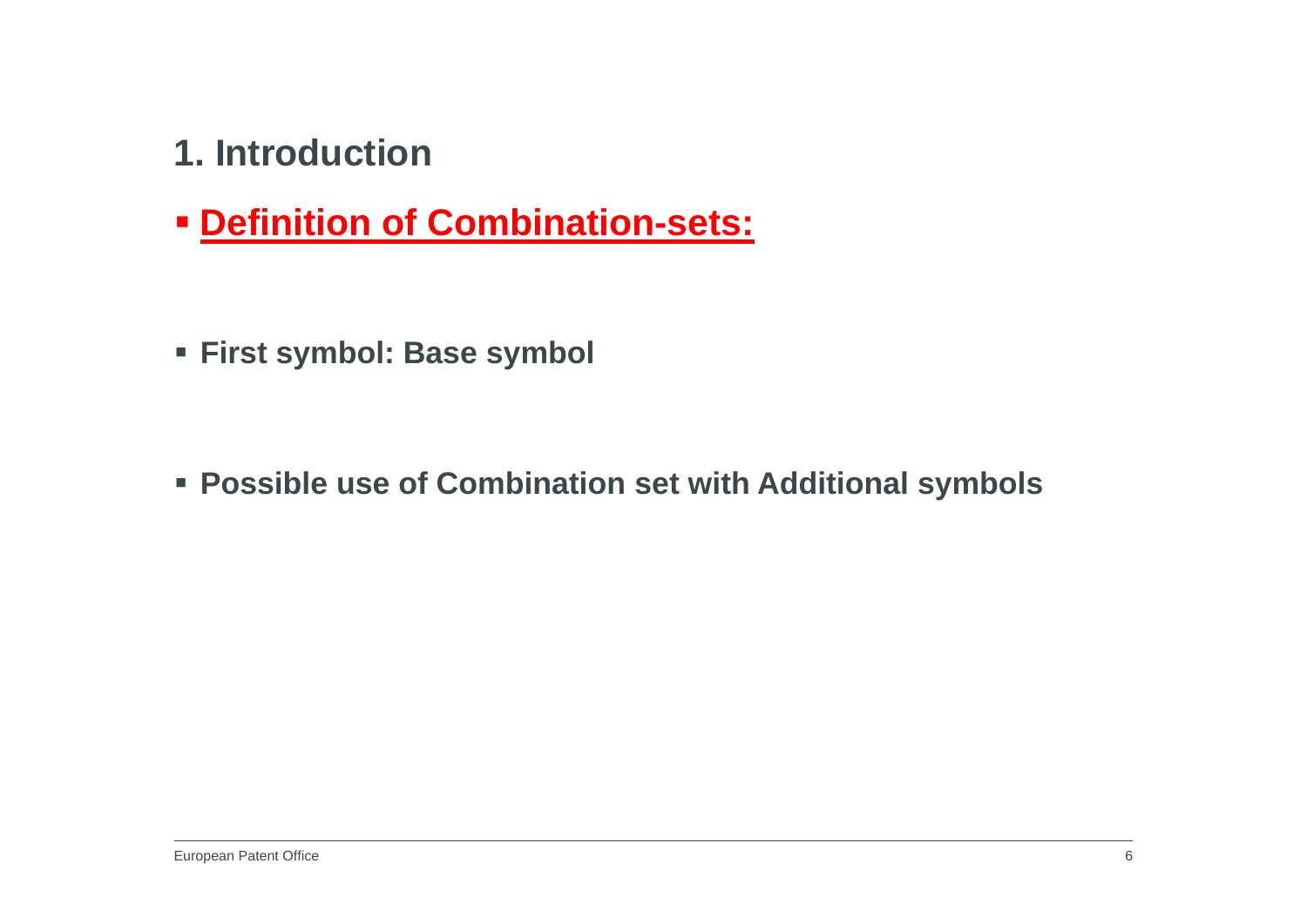- **1. Introduction**
- **Definition of Combination-sets:**
- **Limited number of fields make official use of the technique, though (***in principle no limitation***)**

 **Use of Combination Sets in a field identified from the Notes in the Scheme and/or from Definitions**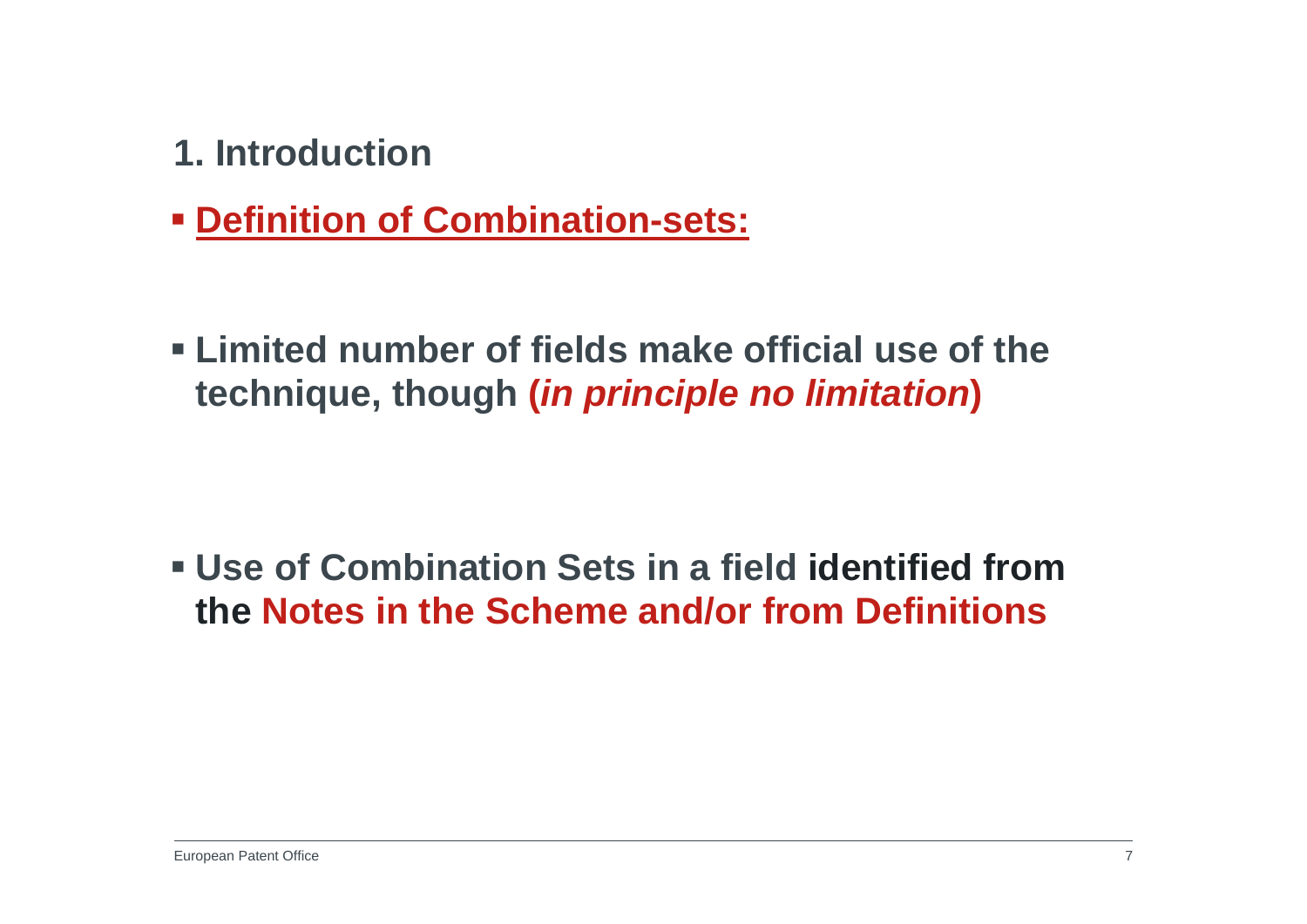- **1. Introduction**
- **Use of C-Sets:**
- **Example 2 Search in Patent Databases like CAPLUS/STN**
- **All valid classification symbols used**
- **Search of technical features "together" or "taken in combination"**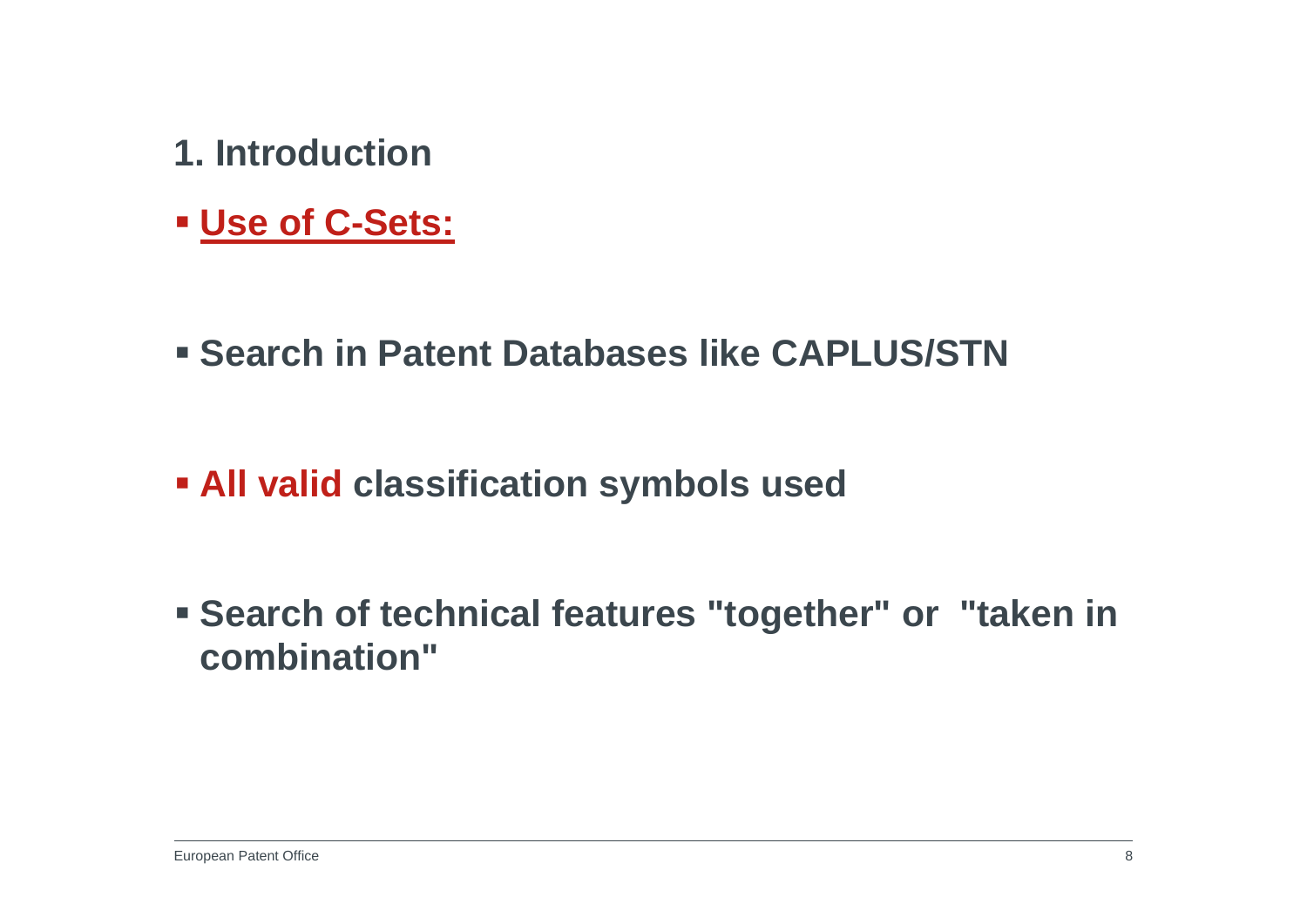**1.Introduction: Definition of Combination Sets**

**2.Comparison C-set/ single symbol**

**3.Fields concerned**

**4.Practical examples**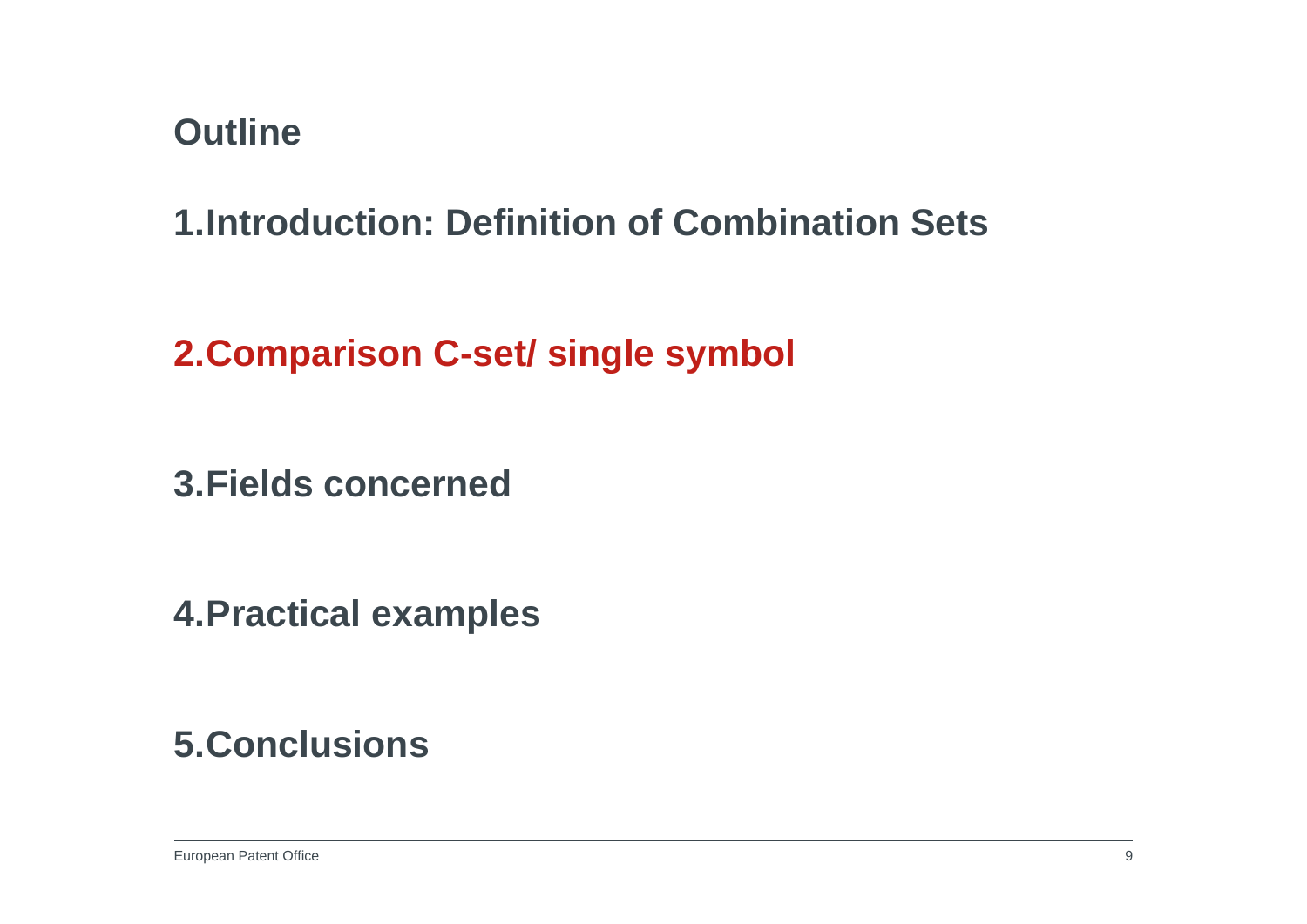**2. Comparison C-Set/ single symbol**

**Why Combination sets instead of single symbols ?**

**More precised search**

**Less time consuming searches**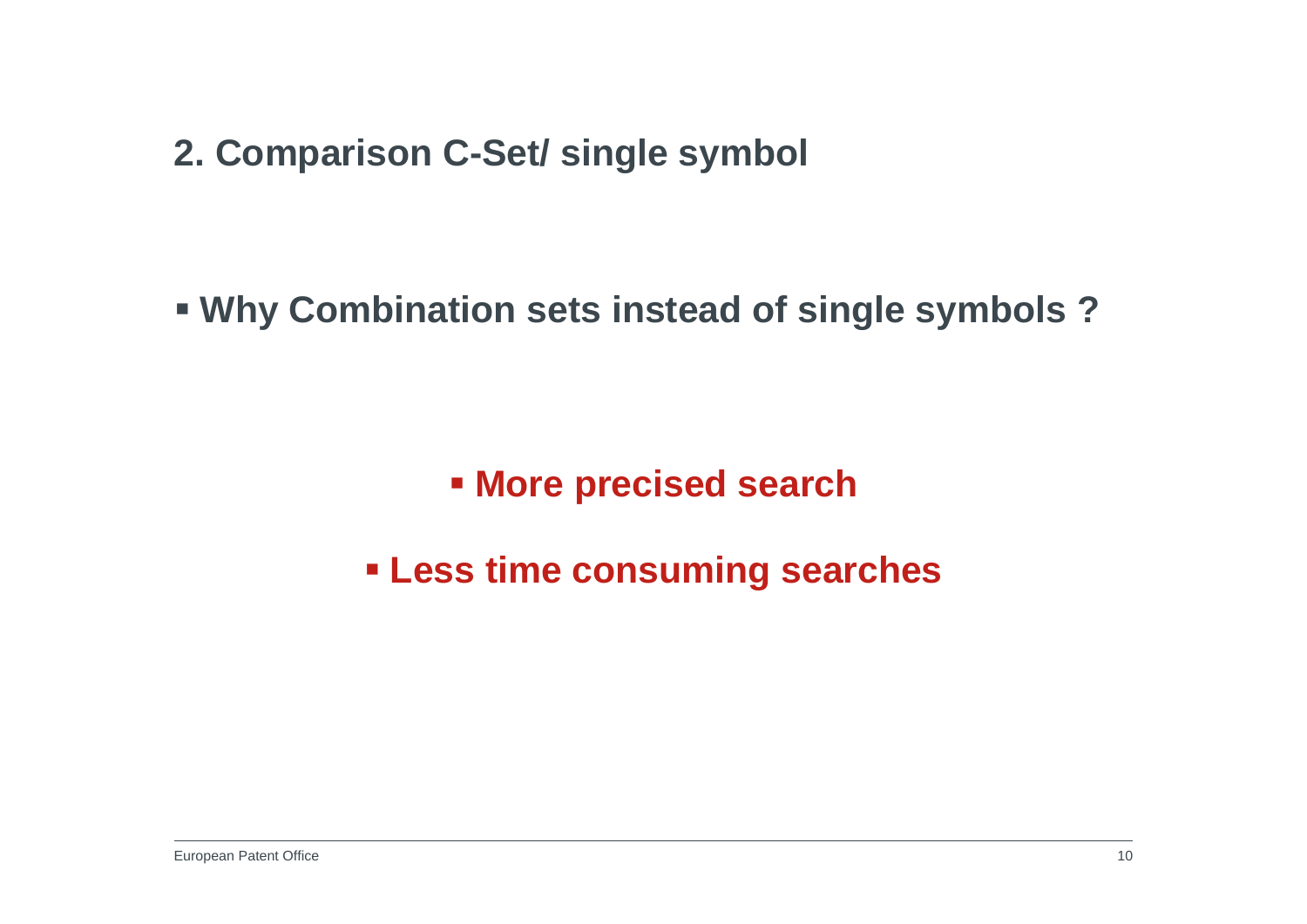**2. Comparison C-Set/ single symbol**

 **Single symbols classifying technical features on their own**

**C08G63/183**

 **Linked symbols classifying technical features "together"**

**(C08K5/098,C08L67/02)**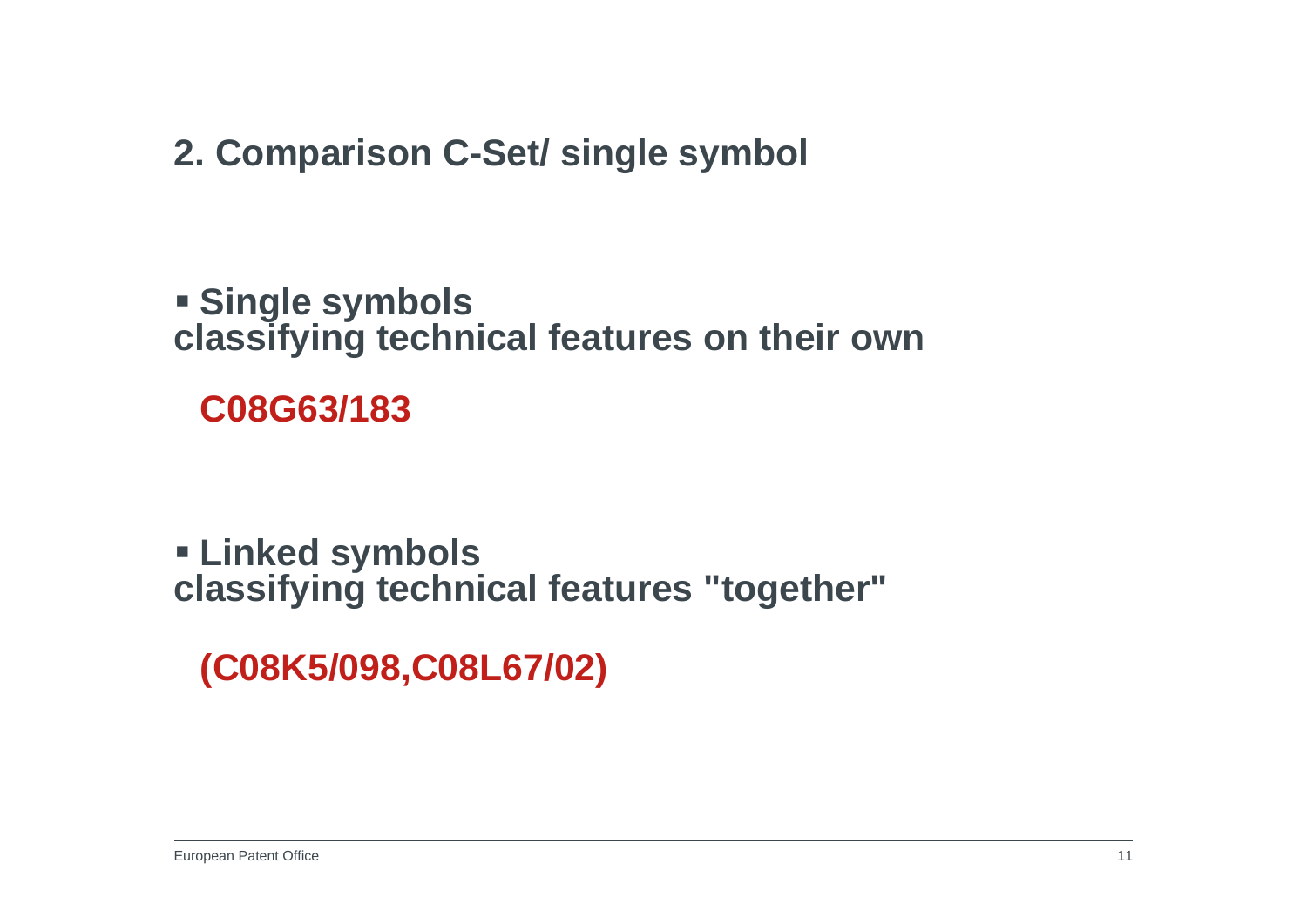- **2. Comparison C-Set/ single symbol**
- **Searching with single symbol Searching with linked symbol**
- **PET+metal stearate**
- **EPODOC: SS 4] /c C08l67/02 Results in EPODOC 23.050**
- $\blacksquare$  **[SS 5] /c C08K5/098 Results in EPODOC 13.809**
- $\blacksquare$  **[SS 6] 4 and 5 Results in EPODOC 663**
- **PET+metal stearate**
- **[SS 10] /cl (C08K5/098 s C08l67/02)**
- **Results in EPODOC 753**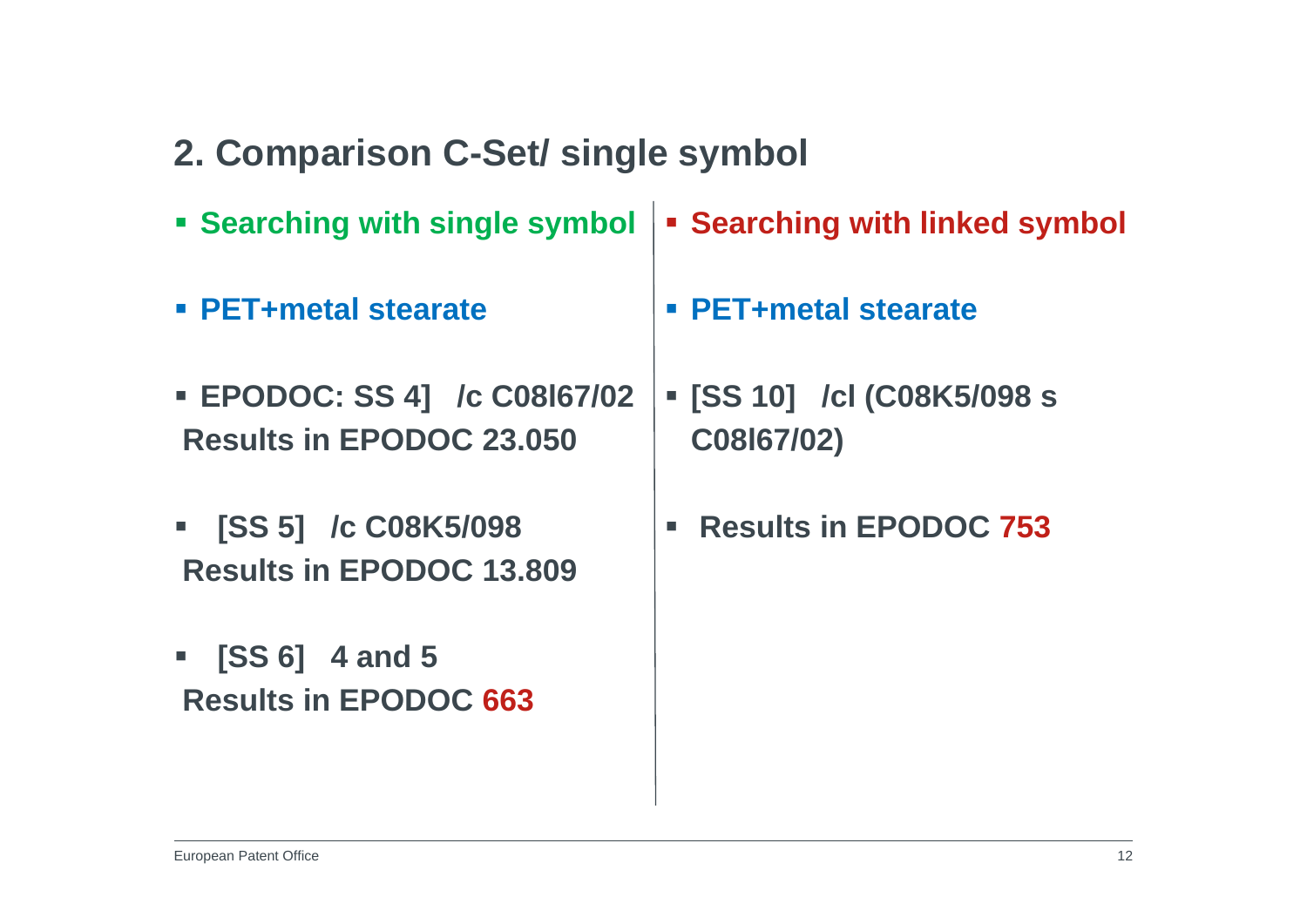- **2. Comparison C-Set/ single symbol**
- **Searching with single symbol Searching with linked symbol**
- **Statistic:**
- **Documents not relevant**
- **376**
- **Statistic:**
- **Documents not relevant**
- $\blacksquare$ **0**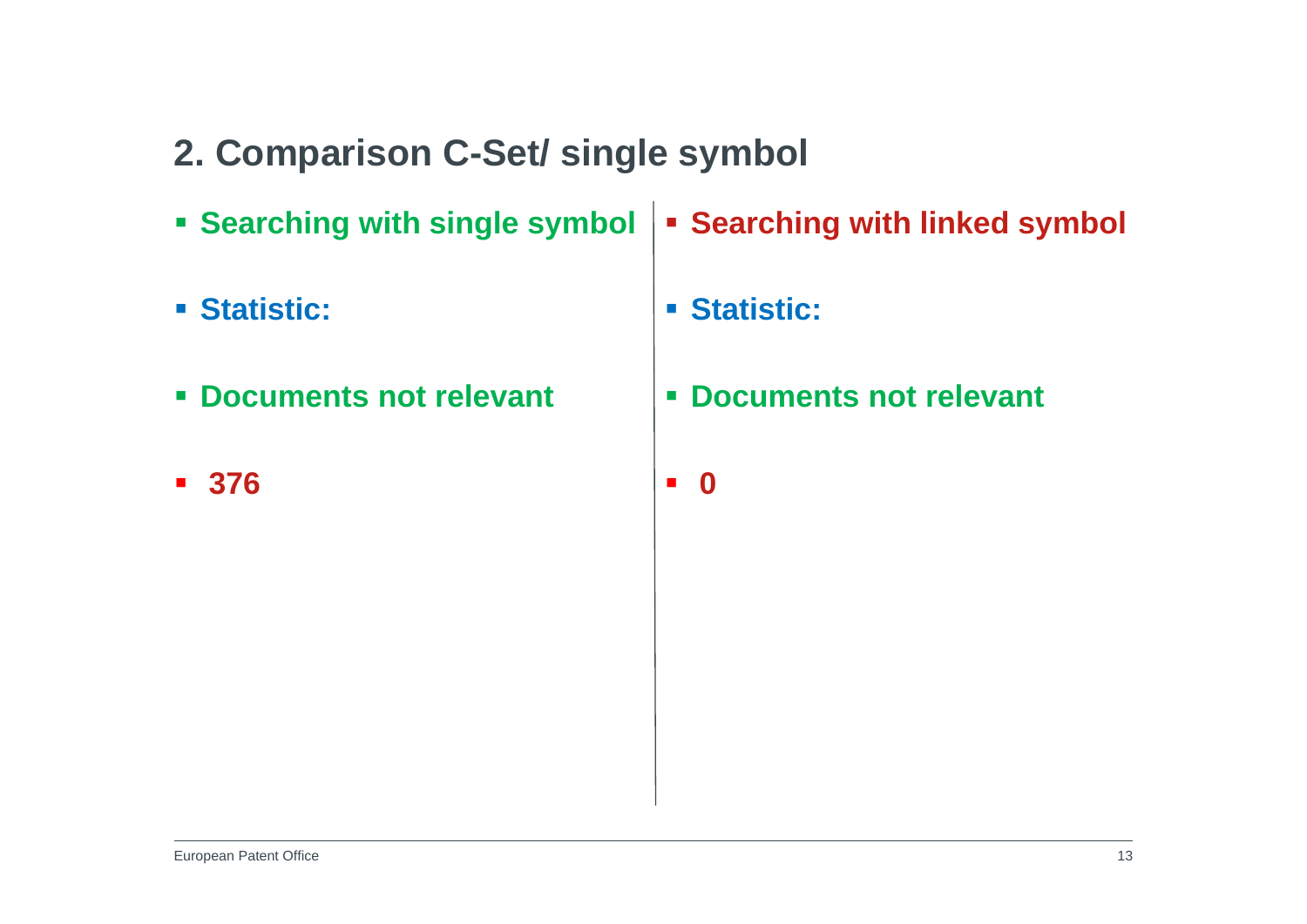**1.Introduction: Definition of Combination Sets**

**2.Comparison C-set/ single symbol**

**3.Fields concerned**

**4.Practical examples**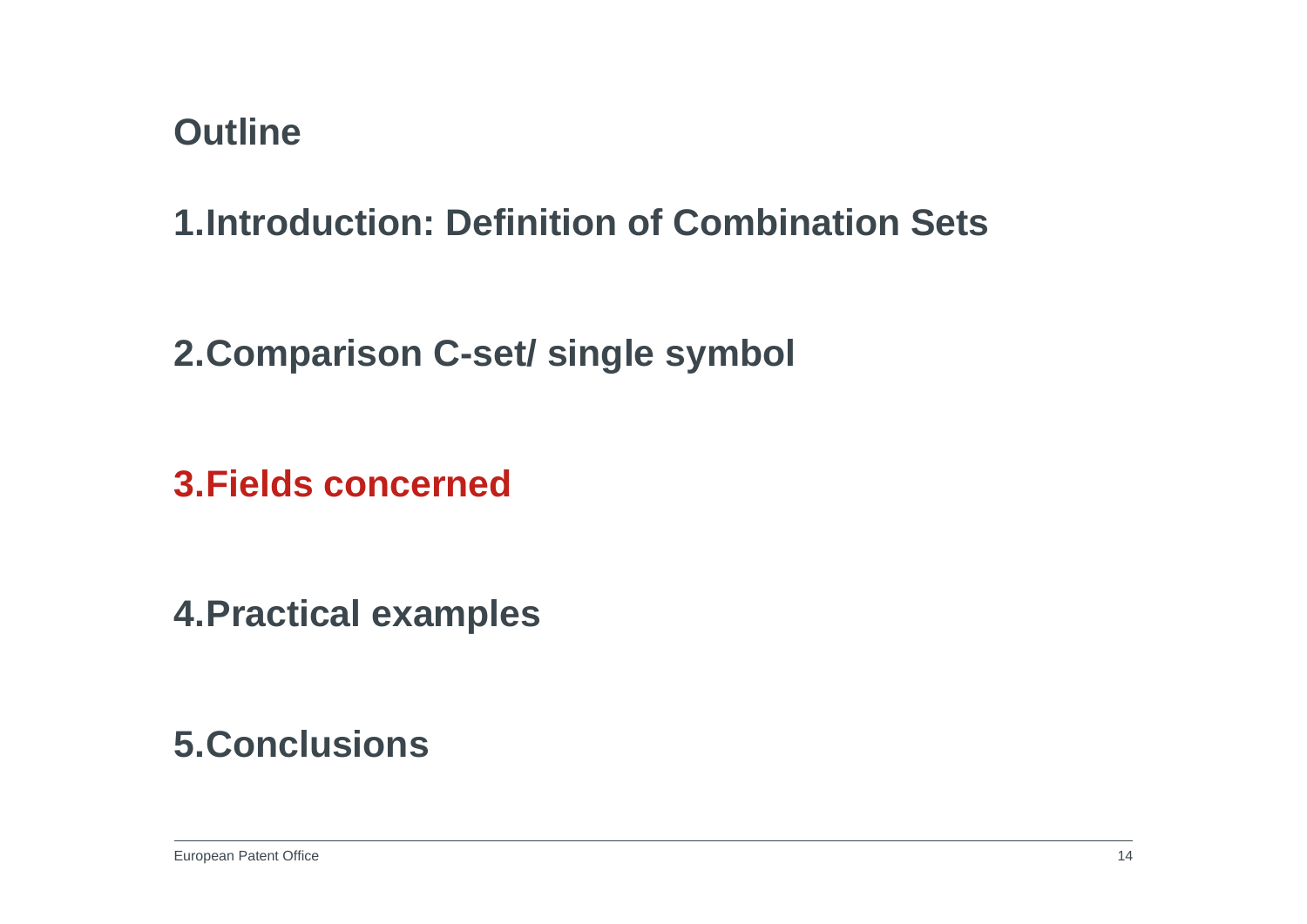#### **3. Fields**

### **Where to find Combination Sets ?**

# **Sections A, B, C,D, G, H**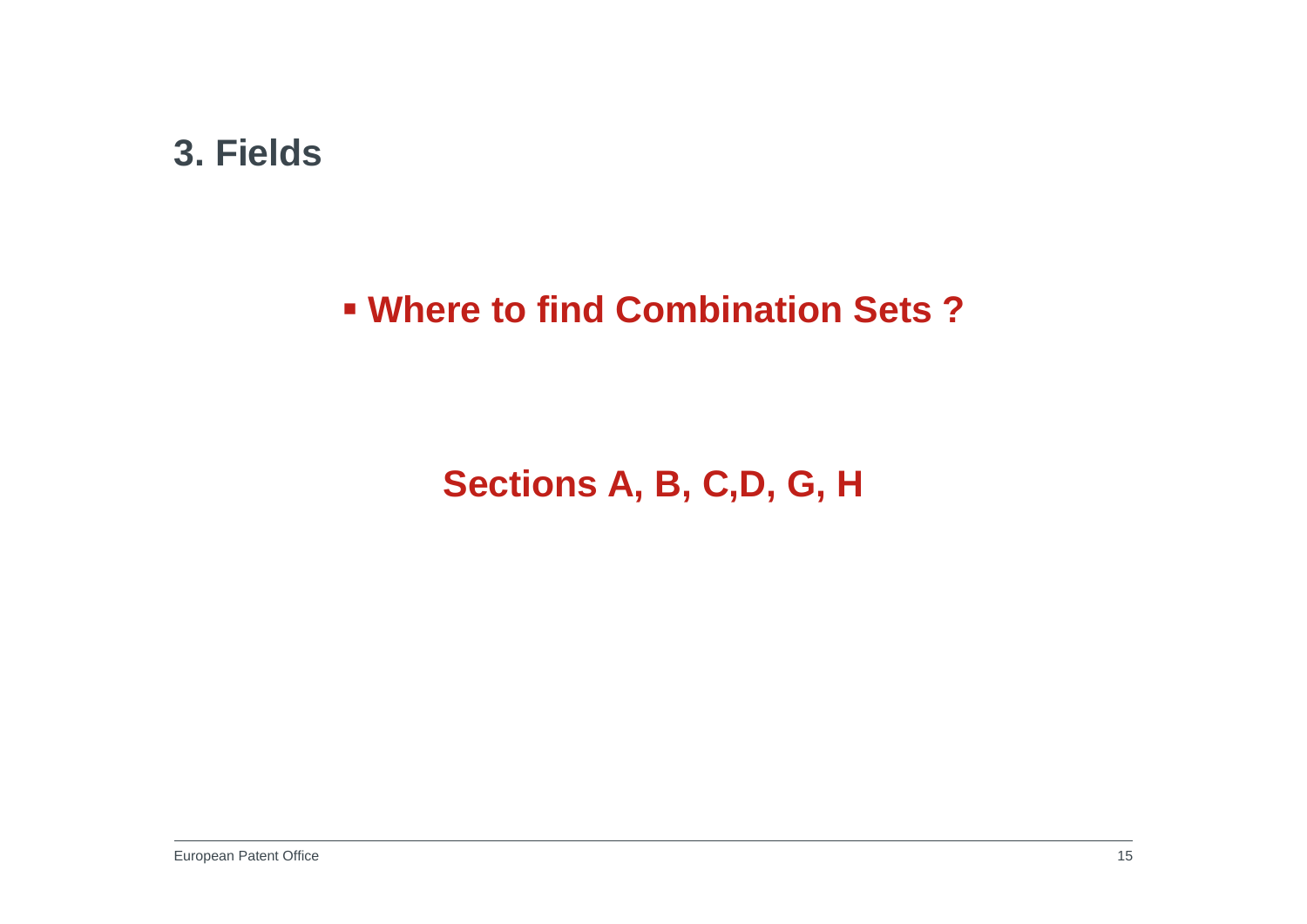#### **3. Fields**

### **Combination Sets in a specific field ?**



### **Notes in the Scheme and/or from Definitions of the field concerned**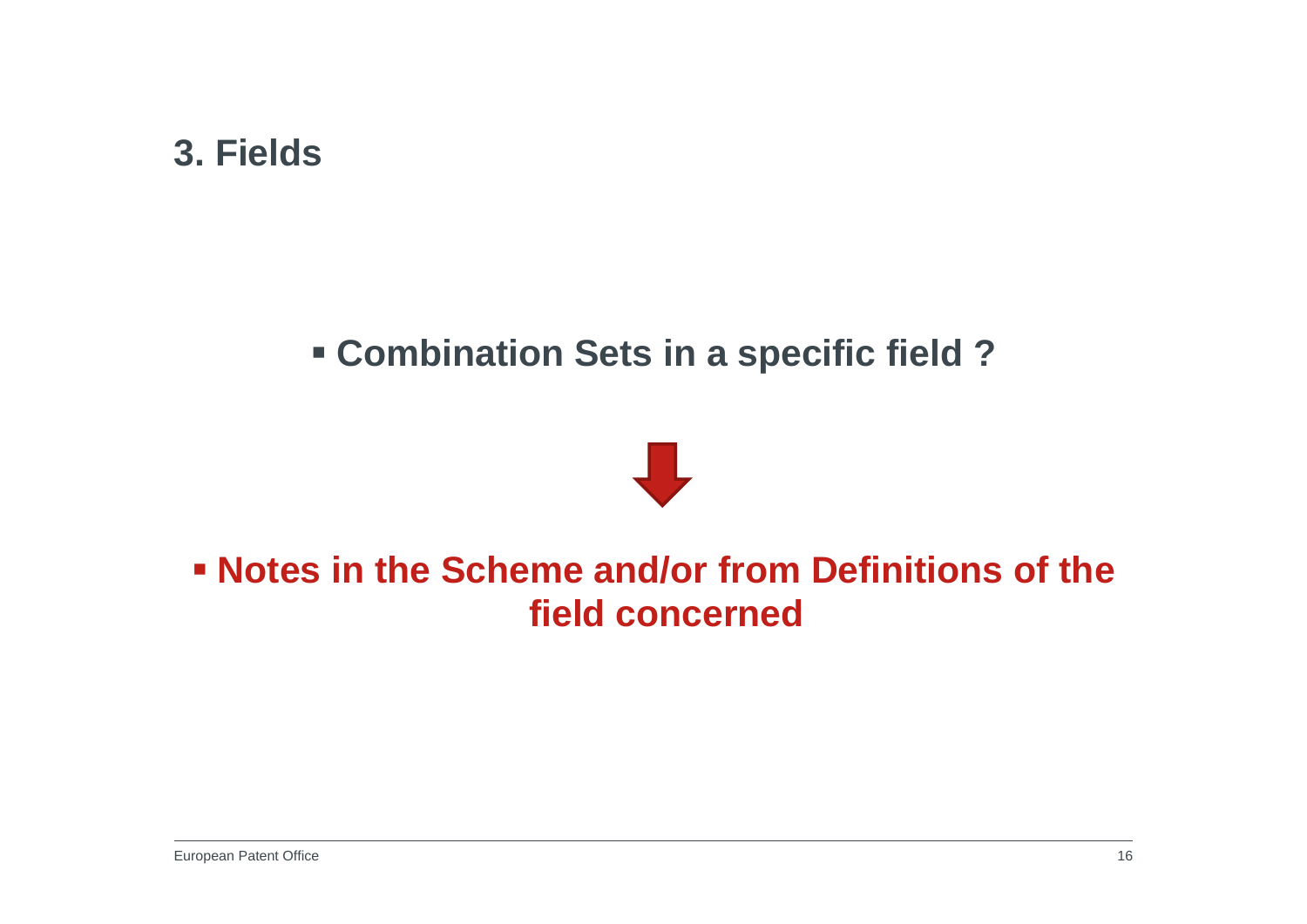**1.Introduction: Definition of Combination Sets**

**2.Comparison C-set/ single symbol**

**3.Fields concerned**

**4.Practical examples**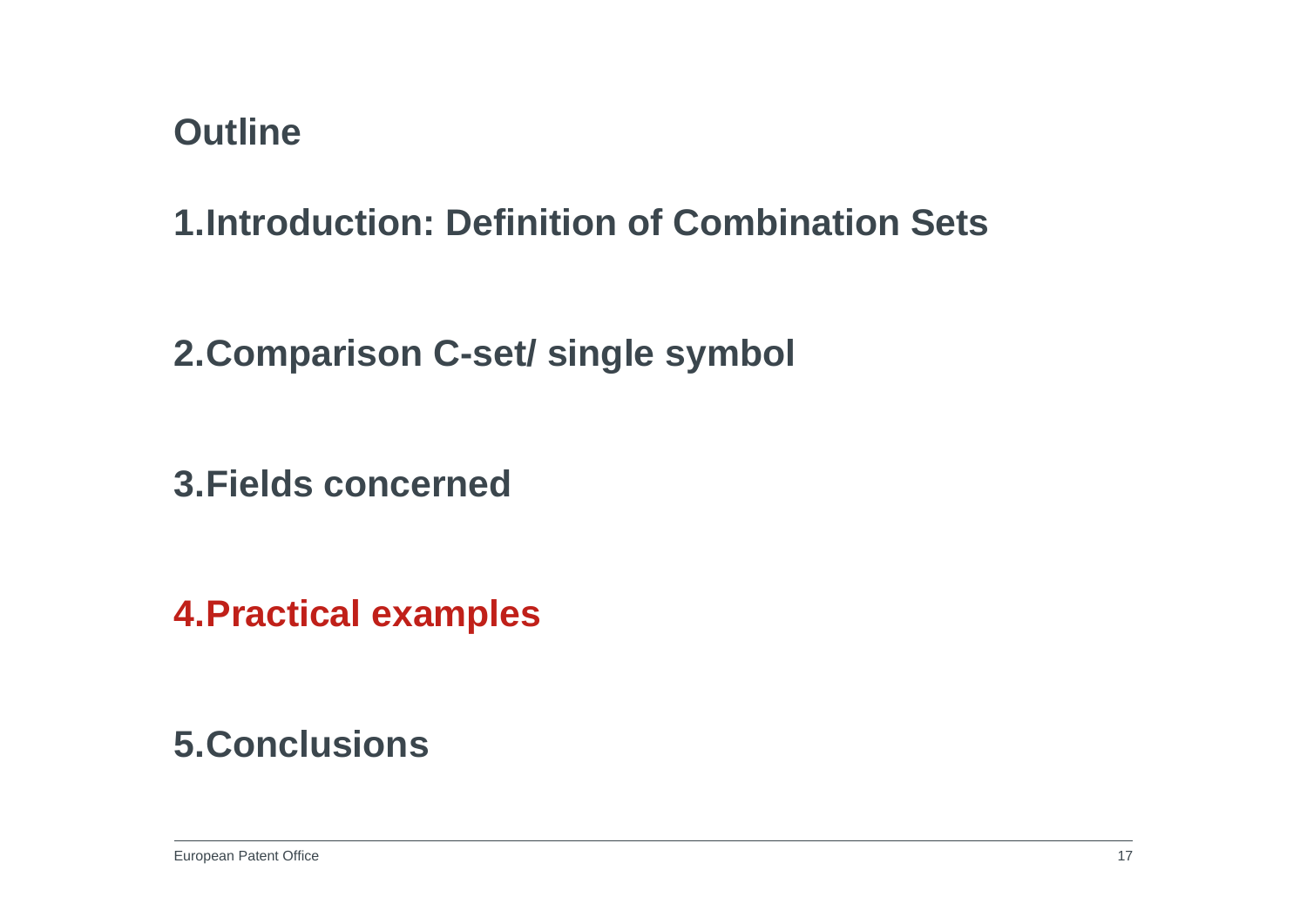**4. Practical examples**

### **How does it work?**



### **Use of Patent databases**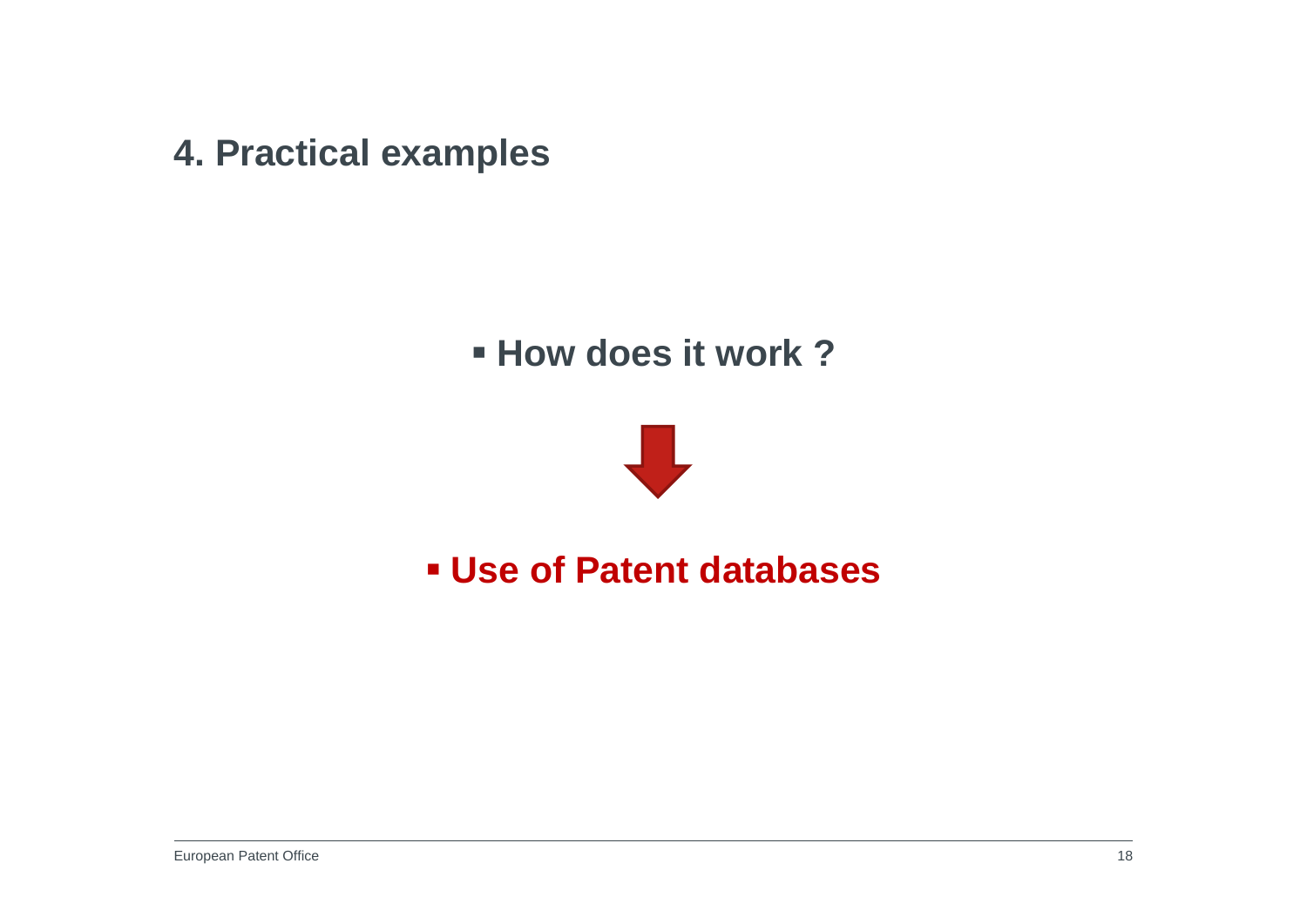**4. Practical examples**

### **ROAD MAP**

**1. Identification of the combined features:**

### **2. Combination set in my field ?**

## **3. If YES then CPC Schemes /definition**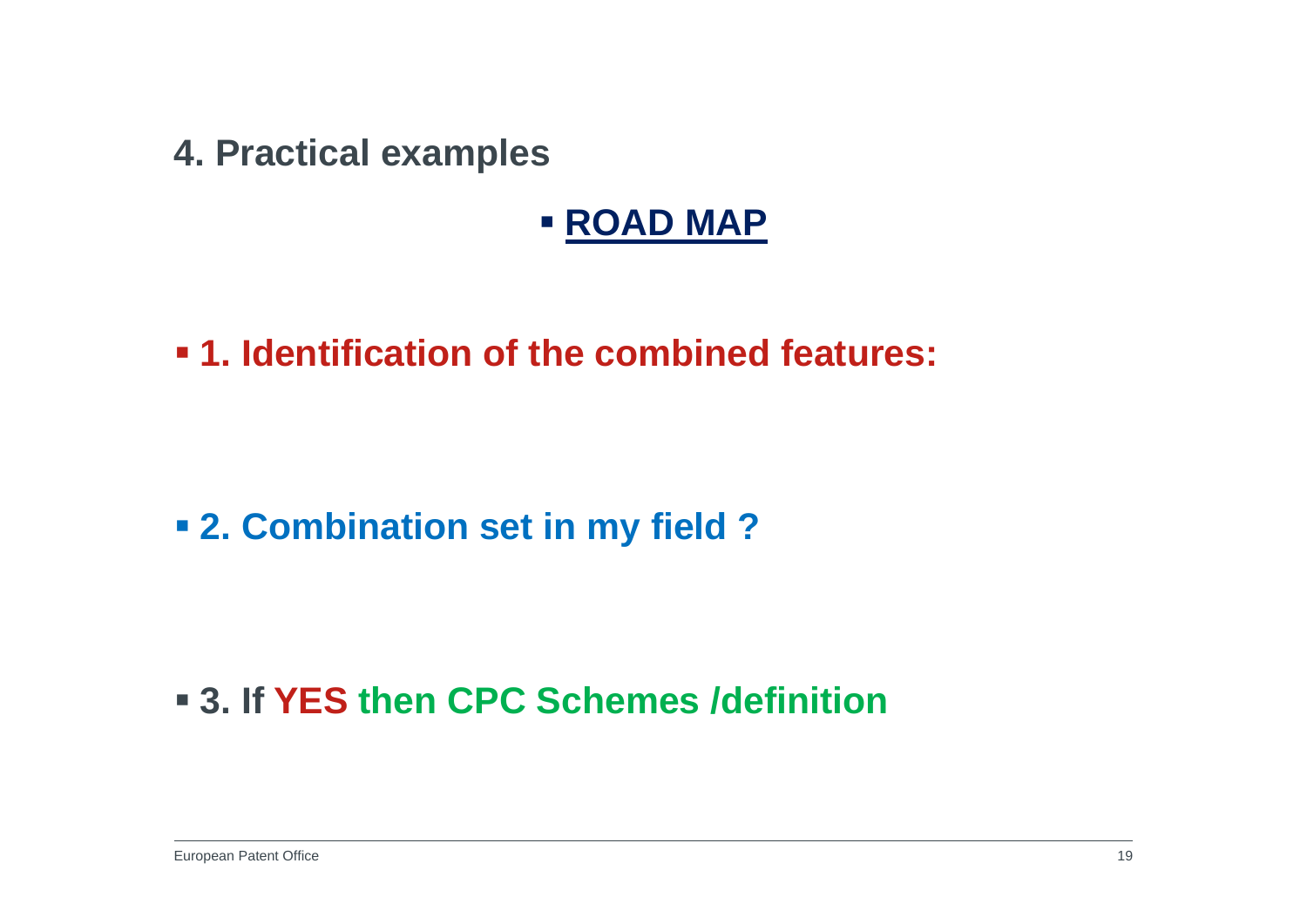- **4. Practical examples**
- **Polymers: US2014378583**
- **1. A composition comprising at least:**
- **(a) a thermoplastic polyamide resin;**
- **(b) a thermoplastic polyester resin;**
- **(c) a reinforcing or bulking filler; and**
- **(d) a fire retardant,**
- **the composition not comprising any compatibilizer for the polyamide and the polyester**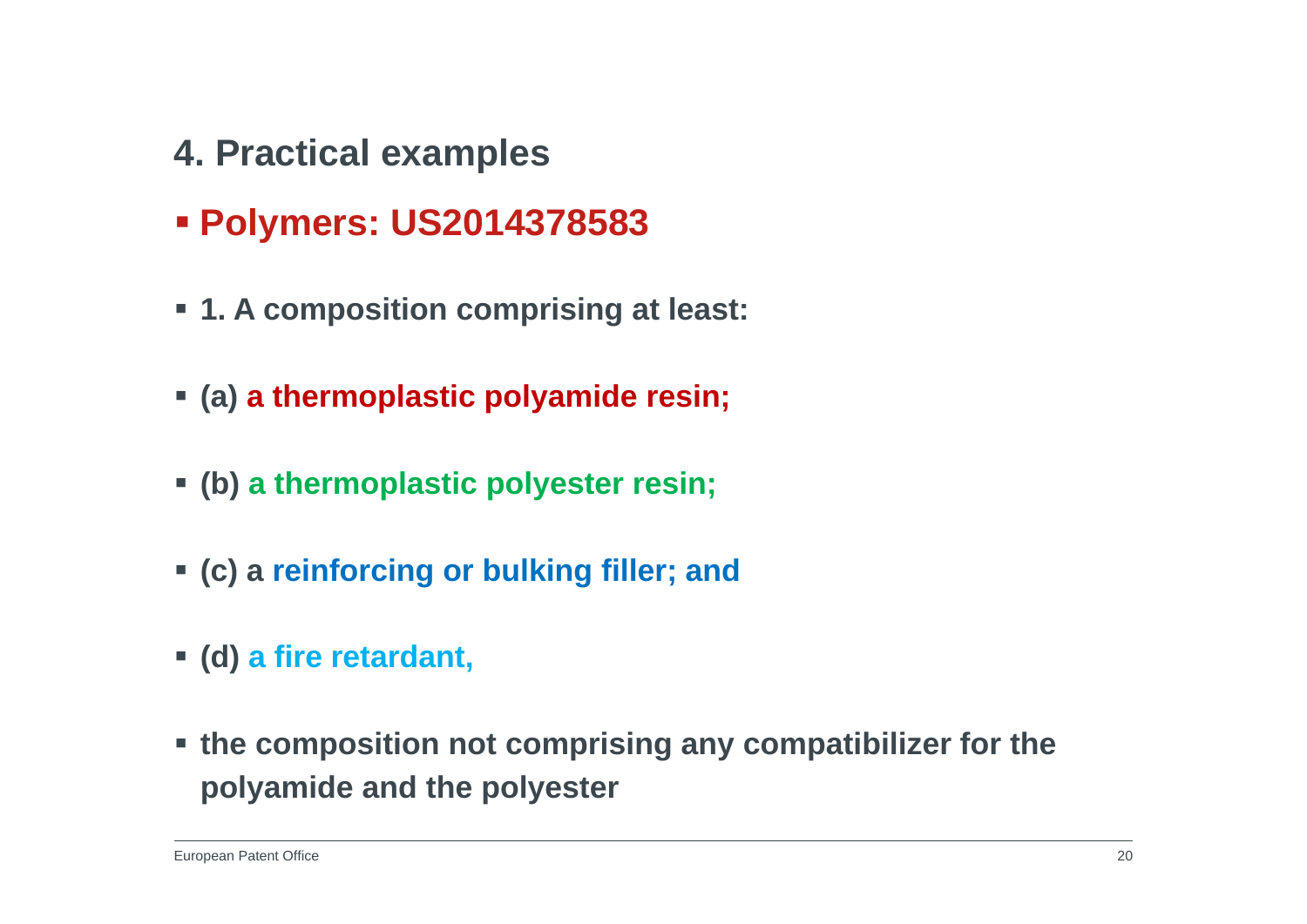- **4. Practical examples**
- **Polymers: US2014378583**
- **4 Components**
- **(a) a thermoplastic polyamide resin; (C08L77/00)**
- **(b) a thermoplastic polyester resin; (C08L67/02)**
- **(c) a reinforcing or bulking filler; and (C08K7/02)**
- **(d) a fire retardant (C08K5/51)**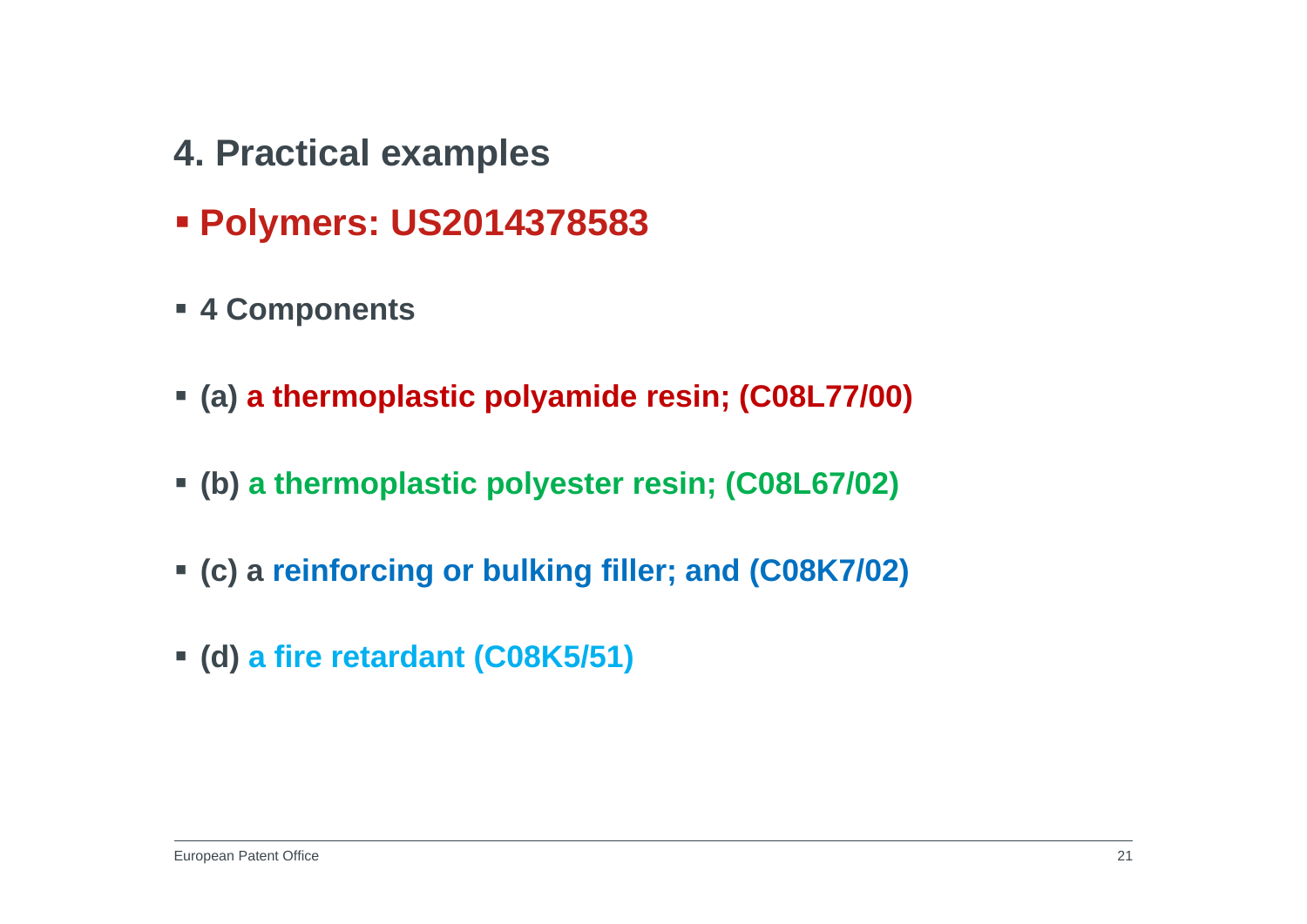- **4. Practical examples**
- **Polymers: US2014378583**
- **1) 4 symbols for 4 elements**

**2) Combination set for blend of polymer(s) with additive(s)**

**3) CPC scheme: (C08L77/00, C08L67/02,C08K7/02,C08K5/51)**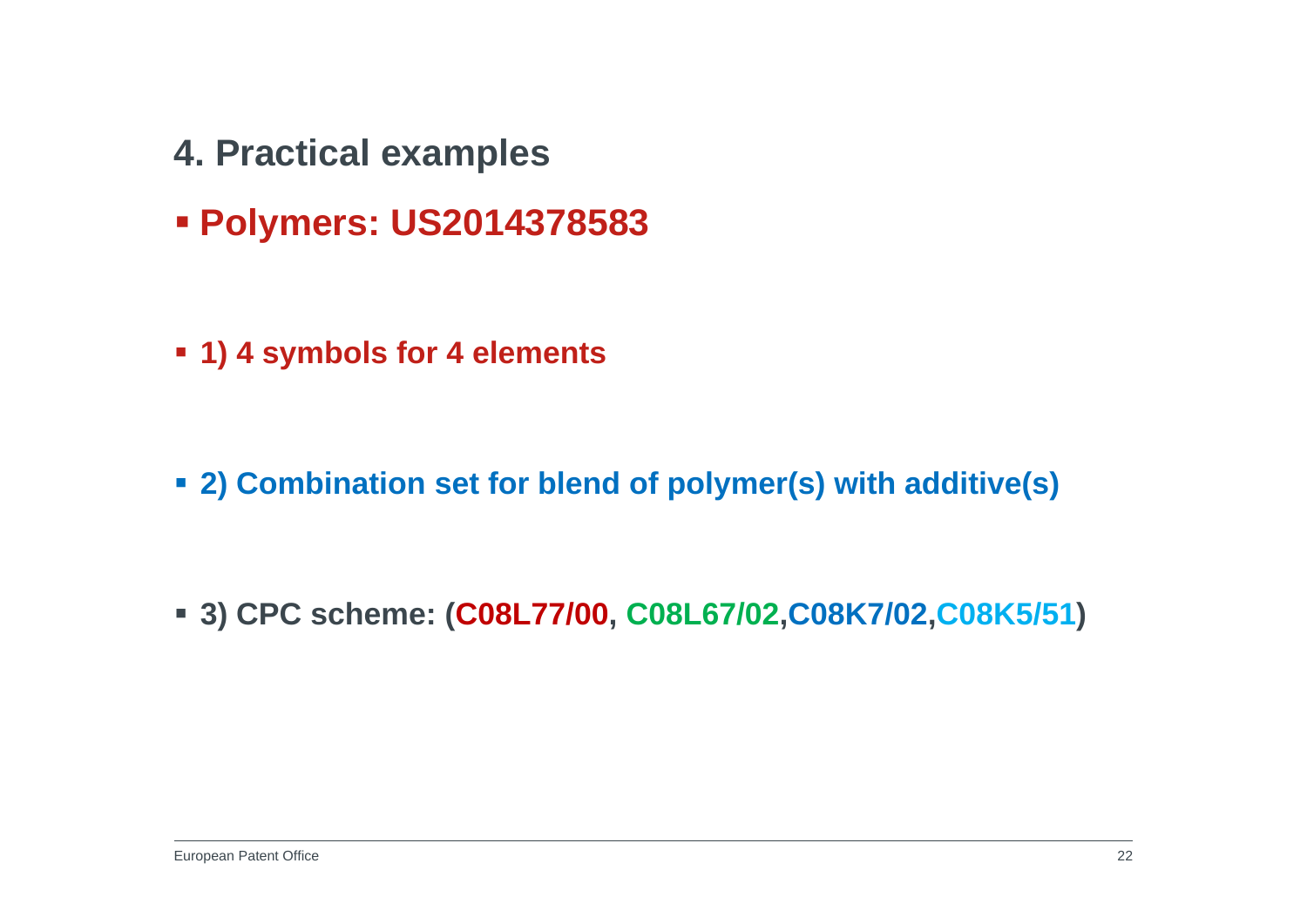### **4. Practical examples (US2014378583 )**

**Epodoc:**

**[EPODOC: SS 16] /cl (C08L77/00 s c08L67/02 s C08K7/02 s c08K5/51)**

**Results in EPODOC 6**

**CAPLUS**

**s** 

**(C08L77/00/cpc)(s)(C08L67/02 /cpc)(s)(C08K7/02/cpc)(s)(C08 K5/51/cpc)**

 **L11 1 (C08L77/00/CPC) (S) (C08L67/02/CPC) (S) (C08K7/02/CPC) (S) (C08K**  $\blacksquare$ **5/51/CPC)**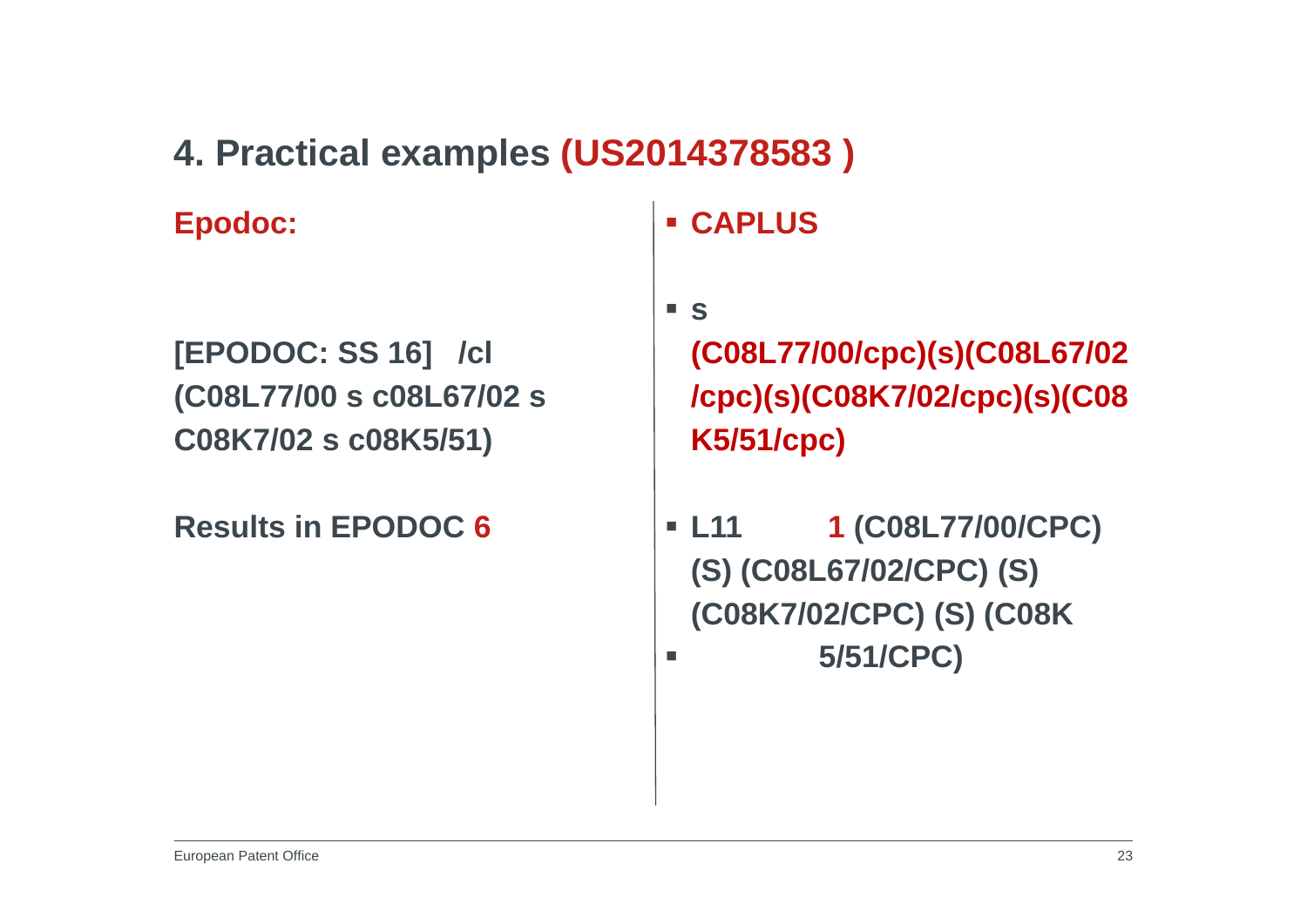- **4. Practical examples**
- **Organic chemistry: US2014378713**
- **A method of producing 1-(2-t-butylcyclohexyloxy)-2-butanol, comprising:**

**Hydrogenating 1-(2-t-butylphenyloxy)-2-butanol**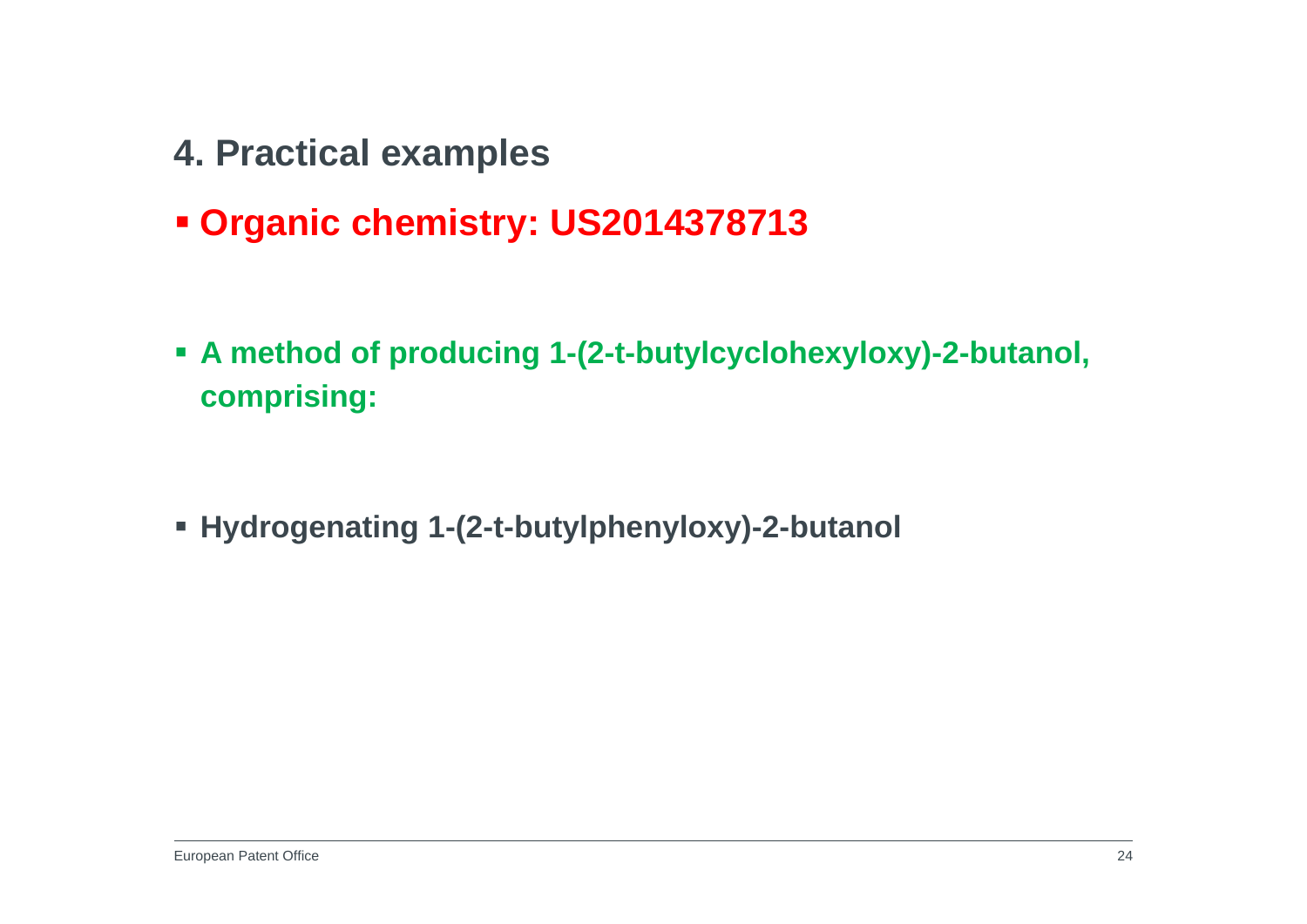- **4. Practical examples**
- **Organic chemistry: US2014378713**
- **Target compound: 1-(2-t-butylcyclohexyloxy)-2-butanol (C07C43/196)**
- **Method:**

**Hydrogenating 1-(2-t-butylphenyloxy)-2-butanol (C07C41/20)**

**Combination set: (C07C41/20, C07C43/196)**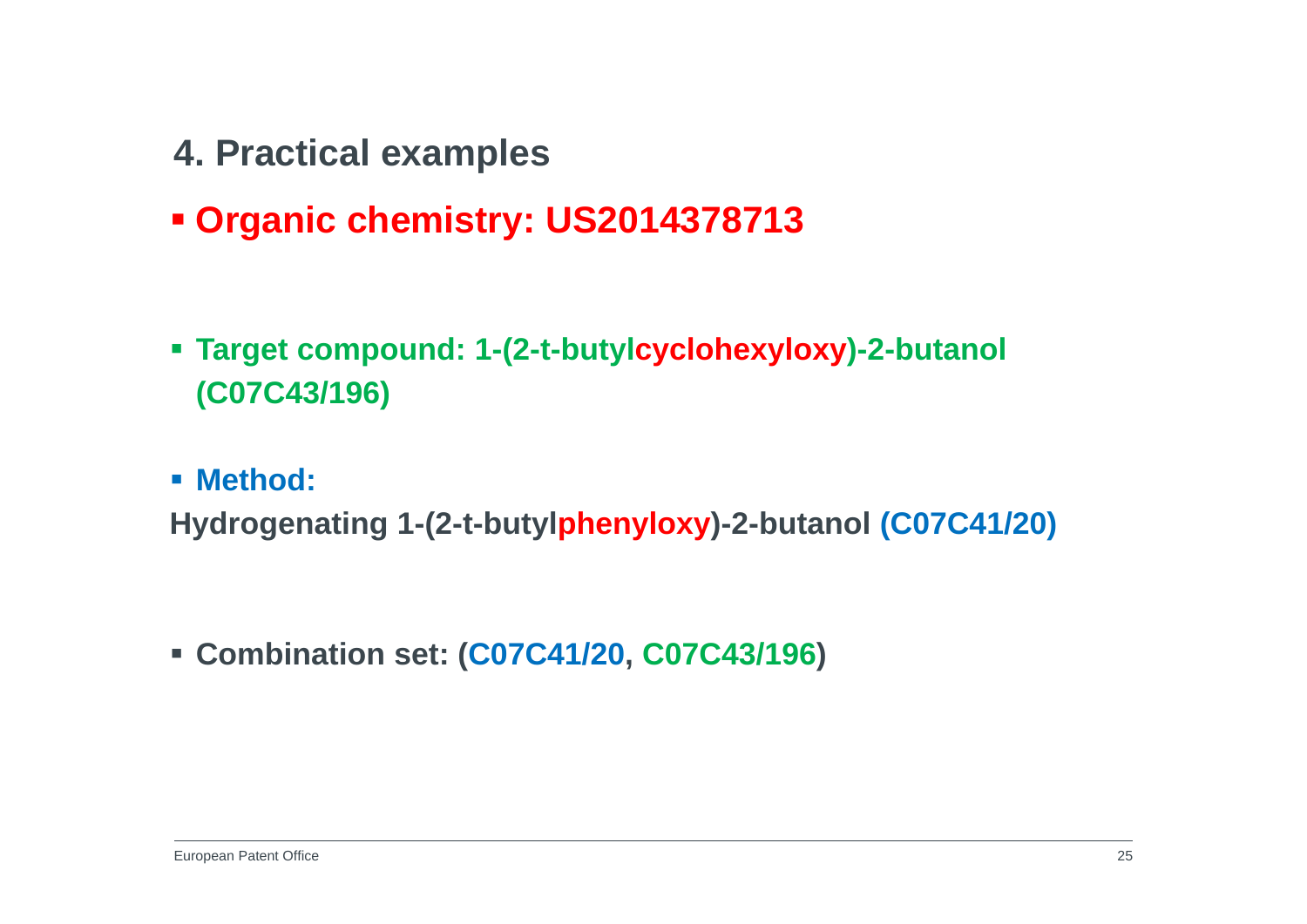**4. Practical examples (US2014 378713)**

**Epodoc:**

**[EPODOC: SS 5] /cl (C07C41/20 s C07c43/196)**

**Results in EPODOC: 26**

**CAPLUS**

 $\overline{\phantom{a}}$  **s (C07C41/20/CPC) s (C07C43/196/CPC)**

 **L1 8 (C07C41/20/CPC) (S) (C07C43/196/CPC)**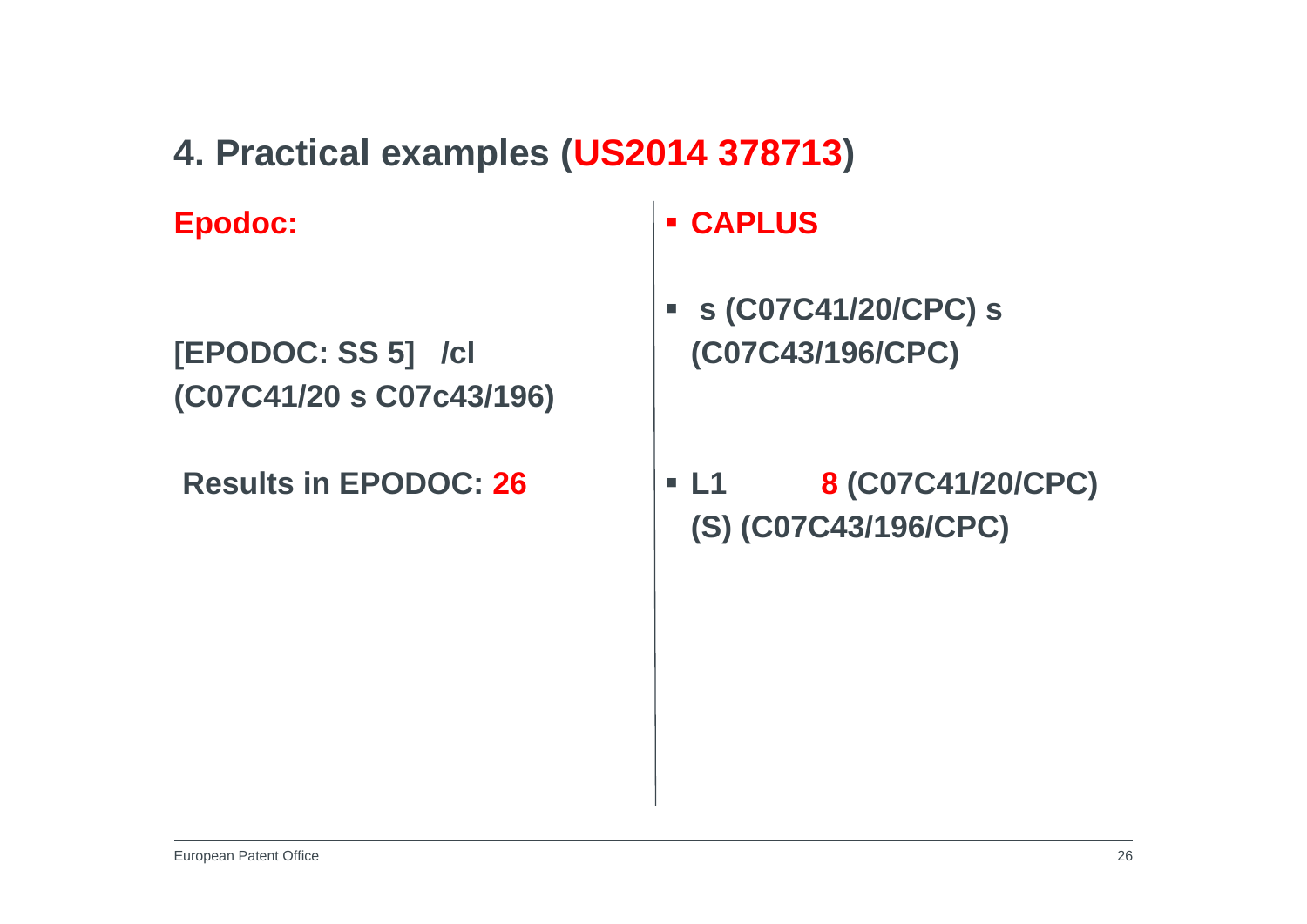- **4. Practical examples**
- **Medicine: US2014378524**

- **A method for treating a disorder of uncontrolled cellular proliferation in a subject, comprising the step of coadministering to the subject**
- **an Akt therapeutic agent (A61K31/713)**
- **and a phospholipase D inhibitor (A61K31/454), (A61K31/438), (A61K31/435)**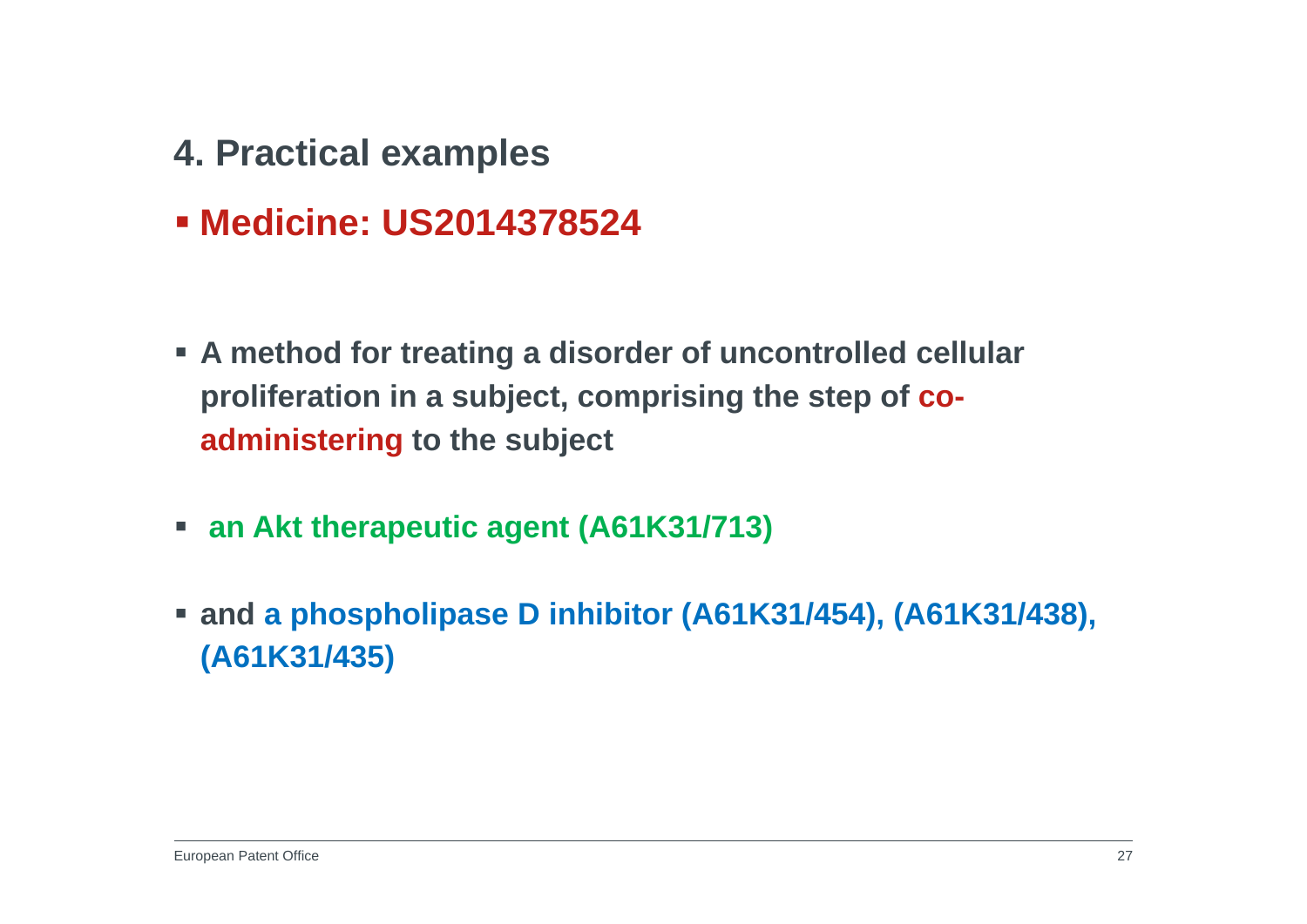- **4. Practical examples**
- **Medicine: US2014378524**
- **co-administering to the subject (mixture of active agents)**
- **(A61K31/xx, A61K31/2300)**
- **an Akt therapeutic agent (A61K31/713)**
- **phospholipase D inhibitor (A61K31/454), (A61K31/438), (A61K31/435)**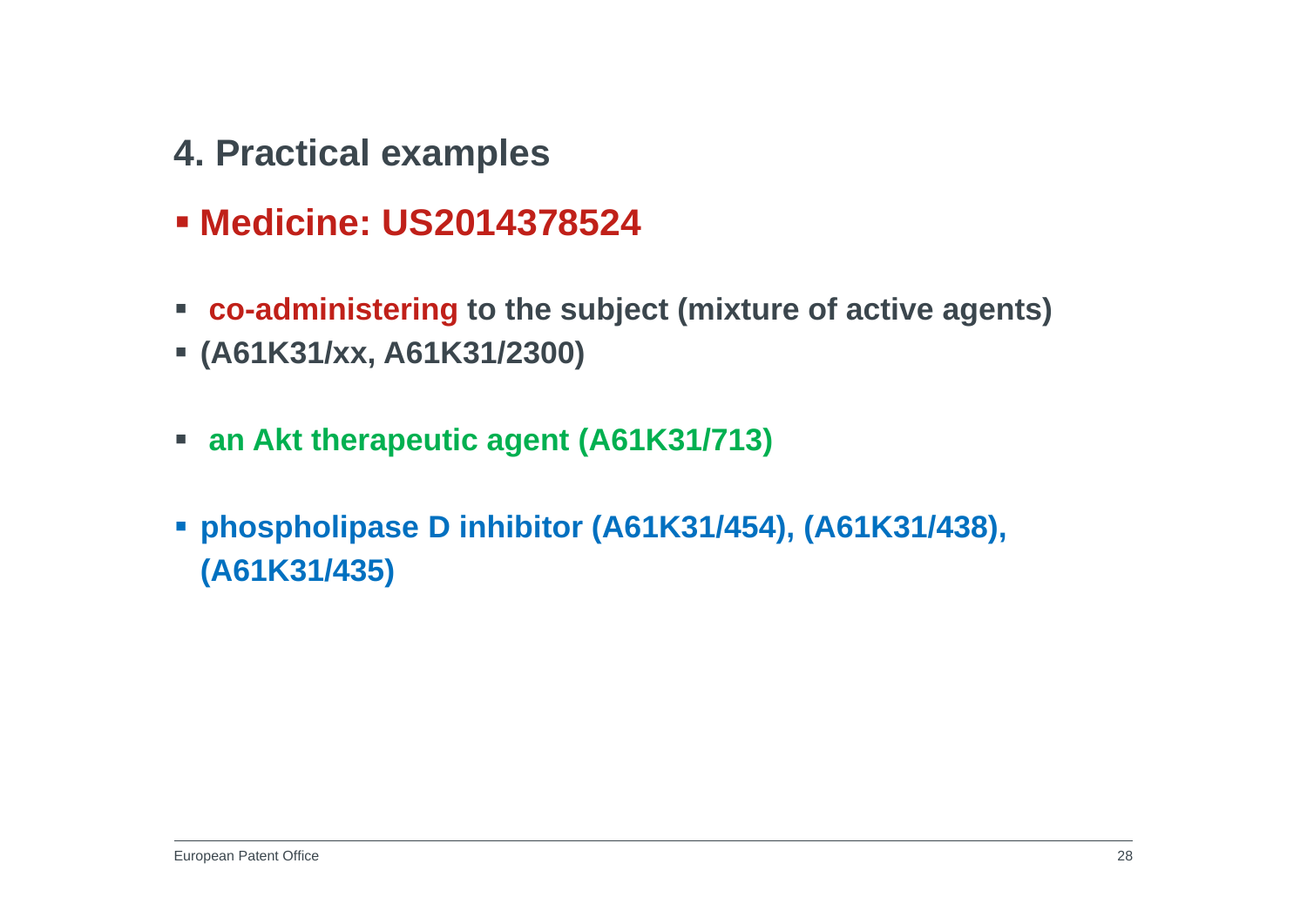- **4. Practical examples**
- **Medicine: US2014378524**
- **Combination sets:**
- **(A61K31/454, A61K2300),**
- **(A61K31/438, A61K2300),**
- **(A61K31/435, A61K2300)**
- **(A61K31/713, A61K2300)**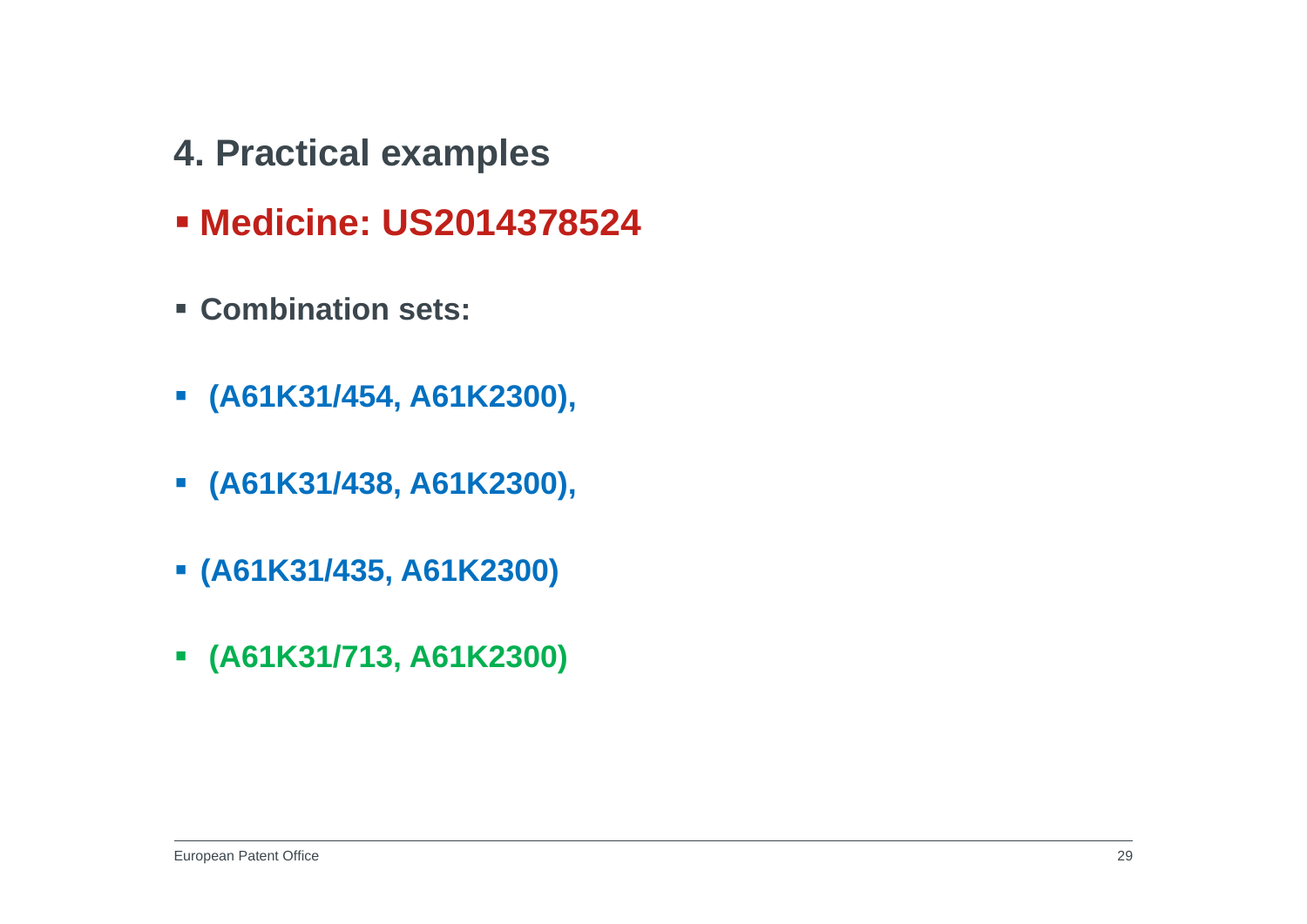- **4. Practical examples**
- **Medicine: US2014378524**
- **EPODOC:**
- **SS 13] /cl (a61k31/435 s a61k2300/00); 1527**
- **[SS 14] /cl (a61k31/438 s a61k2300/00);247**
	- **[SS 15] /cl (a61k31/454 s a61k2300/00); 1928**
	- **[SS 16] /cl (a61k31/713 s a61k2300/00); 492**
	- **[SS 17] 16 and (13 or 14 or 15); 5**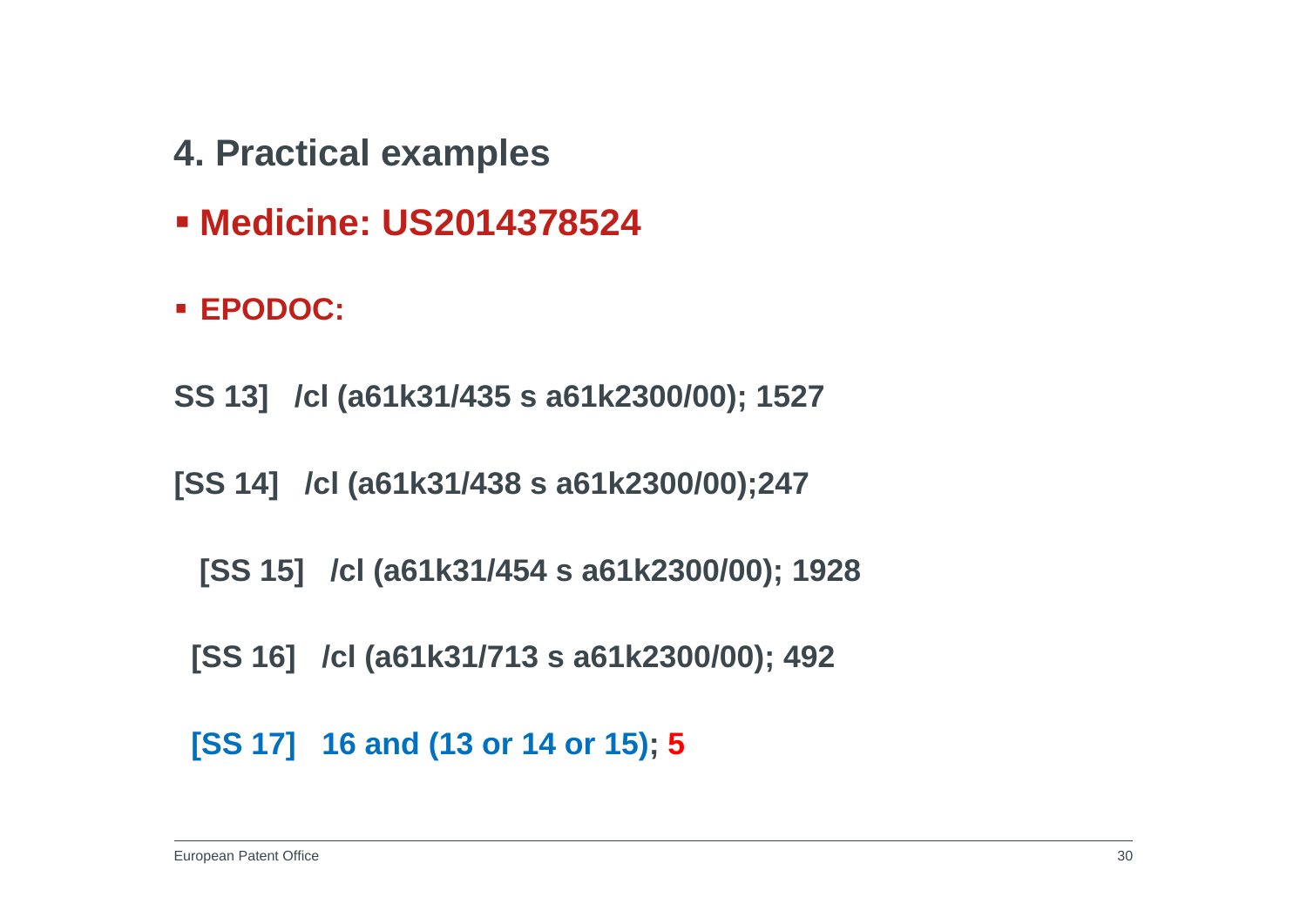- **4. Practical examples**
- **Medicine: US2014378524**
- **CAPLUS:**
- $\blacksquare$  L3 **L3 226 (A61K31/435/CPC) (S) (A61K2300/00/CPC)**
- $L4$ **L4 48 (A61K31/438/CPC) (S) (A61K2300/00/CPC)**
- $\blacksquare$  L5 **L5 371 (A61K31/454/CPC) (S) (A61K2300/00/CPC)**
- $\blacksquare$  L6 **L6 195 (A61K31/713/CPC) (S) (A61K2300/00/CPC)**
- **6 (L3 OR L4 OR L5) AND L6**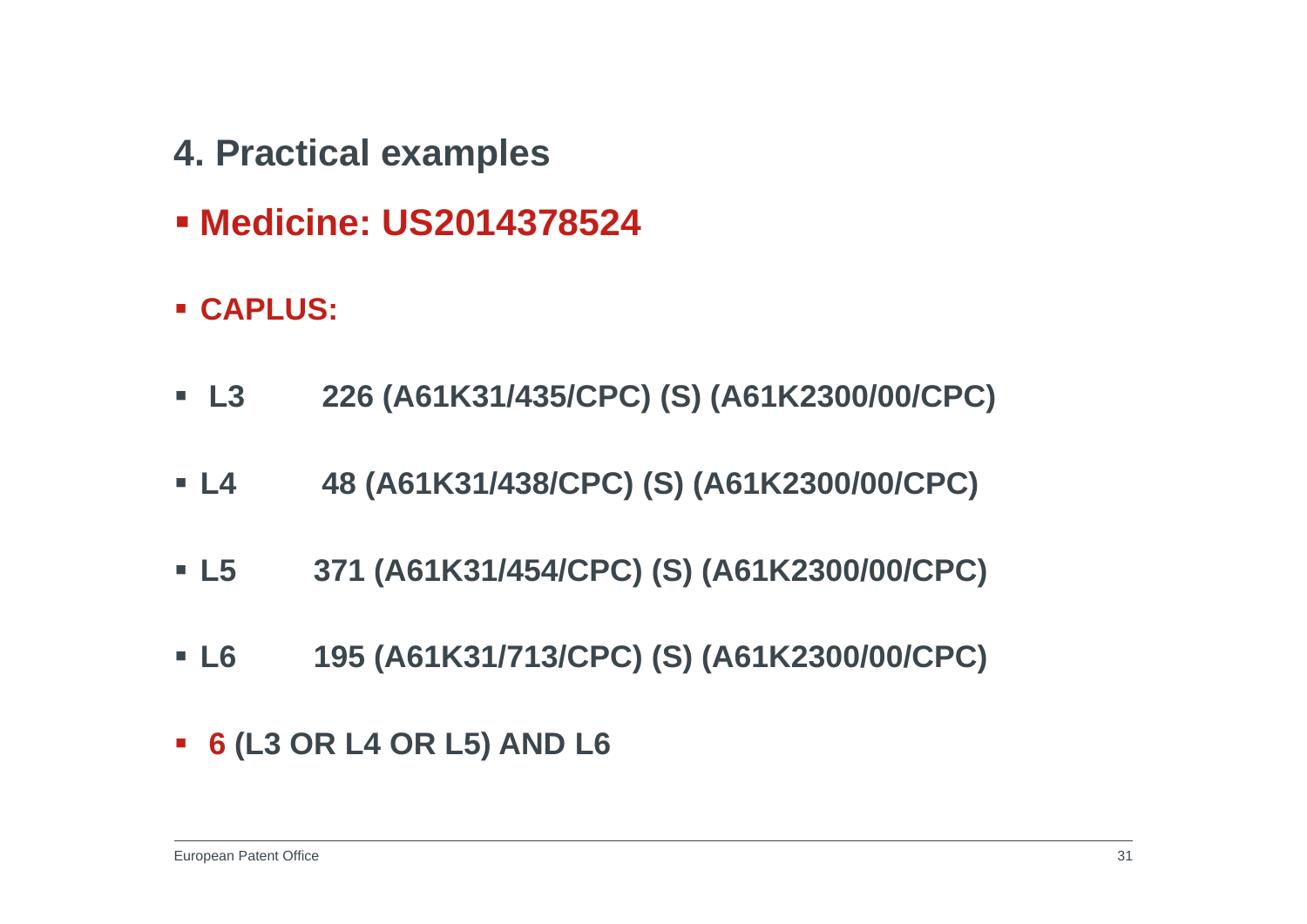**1.Introduction: Definition of Combination Sets**

**2.Comparison C-set/ single symbol**

**3.Fields concerned**

**4.Practical examples**